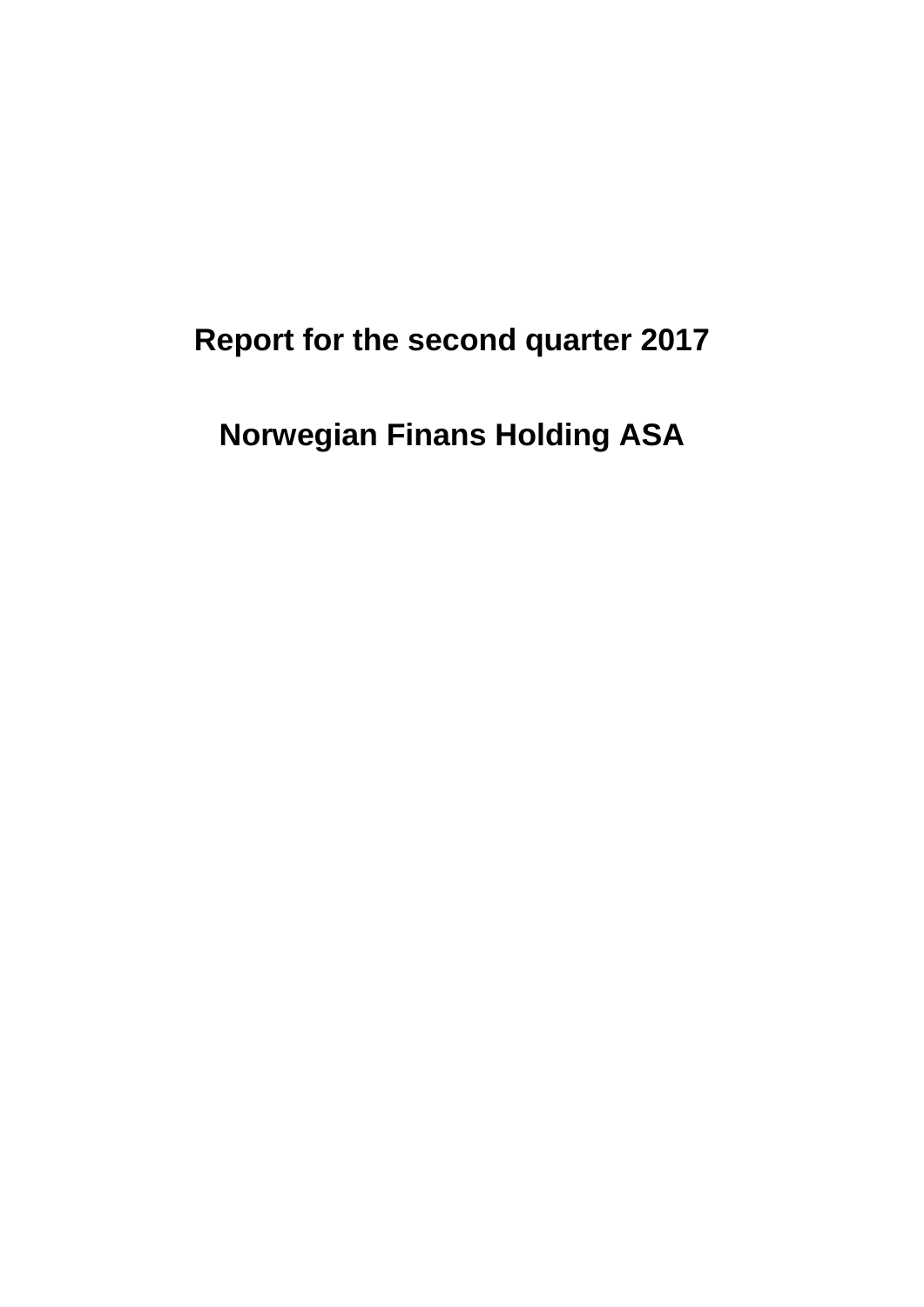#### **Norwegian Finans Holding ASA Report for the second quarter 2017**

Norwegian Finans Holding ASA (NFH) owns 100% of the shares in Bank Norwegian AS. The company does not engage in any other operations. The ownership of NFH is divided between institutional and private investors in Norway and abroad, of which Norwegian Air Shuttle ASA is the largest owner with a stake of 17.5%. Norwegian Finans Holding ASA is listed on the Oslo Stock Exchange with the ticker code NOFI.

Bank Norwegian started its operations in November 2007 and offers consumer loans, credit cards and deposit accounts to retail customers distributed through the Internet in the Nordic market. Bank Norwegian offers, in cooperation with the airline Norwegian, a combined credit card and reward card. The bank started operations in Sweden in May 2013. In December 2015 the bank launched operations in Denmark and Finland, where it initially offered consumer loans and deposit accounts. Credit cards were launched in June 2016.

The strategy is based on leading digital solutions, synergies with the airline Norwegian, attractive terms for our customers, cost-effective operations and effective risk selection.

At the end of the second quarter 2017 the bank had a customer base of 1,101,000 customers, which can be broken down into 788,500 credit card customers, 160,800 loan customers and 151,700 deposit customers.

#### **Profit and loss as of June 30, 2017**

The NFH Group's comprehensive income amounted to MNOK 728.4 as of June 30, 2017, compared with MNOK 387.0 for the same period in 2016. Net interest income totalled MNOK 1,717.9, net other operating income amounted to MNOK 92.5, while total operating expenses were MNOK 511.8. Provisions for loan losses were MNOK 332.4.

#### **Profit and loss for the second quarter of 2017**

The NFH Group's comprehensive income amounted to MNOK 400.0 compared with MNOK 328.5 in the first quarter 2017. Annual return on equity in the second quarter was 39.8%, while return on assets was 4.3%.

Net interest income amounted to MNOK 892.2, an increase of MNOK 66.5 from the first quarter. The net interest margin was 9.7%, compared with 10.3% in the first quarter. The decrease is explained by a higher share of liquid assets in the quarter.

Net other operating income amounted to MNOK 48.2 compared with MNOK 44.3 in the first quarter. Net commission income increased MNOK 4.9 to MNOK 43.6 due to increased credit card activity. Net gain on securities and currency amounted to MNOK 4.6, compared with a net gain of MNOK 5.5 in the first quarter.

Total operating expenses amounted to MNOK 253.5 compared with MNOK 258.3 in the first quarter. Personnel expenses decreased MNOK 3.0, due to accrual effects. The decrease in administrative expenses of MNOK 0.6, is explained by decreased marketing expenses offset by non-recurring expenses related to SDC core system conversion. Depreciation decreased MNOK 0.5. Other operating expenses decreased MNOK 0.8.

The bank's write-downs on loans were MNOK 155.2, a decrease of MNOK 22.0 from the first quarter. The decrease is mainly explained by gains from the sale of a portfolio of non-performing loans in Sweden of MSEK 43.2, with a book value of approximately MSEK 585. Write-downs equalled 2.2% of average gross loans, compared with 2.6% in the first quarter. The decrease is mainly due to the sale of the Swedish non-performing loans portfolio. Gross delinquent<br>loans were MNOK 1.853. compared with  $MNOK$  1.853. MNOK 2.069 at the end of first quarter. Delinquent loans accounted for 6.2% of gross loans, compared with 7.3% at the end of the previous quarter. Gross non-performing loans accounted for 4.3% of gross loans, compared with 4.8% as of 31.3.2017.

#### **Balance sheet as of June 30, 2017**

Total assets increased MNOK 3,668 in the quarter and amounted to MNOK 38,799.

Net loans to customers increased MNOK 1,715 and amounted to MNOK 28,868. Consumer loans amounted to MNOK 22,022 and credit card loans amounted to MNOK 7,795.

Customer deposits increased MNOK 2,673 and amounted to MNOK 30,923 at the end of the quarter.

Liquid assets increased MNOK 1,943 and amounted to MNOK 9,643, equivalent to 24.9% of total assets.

In the second quarter the bank issued MNOK 300 in Tier 1 capital and MNOK 200 in subordinated loans. Total equity amounted to MNOK 4,851, compared with MNOK 4,151 as of 31.3.2017. The total capital ratio was 20.0%, the core capital ratio was 18.1% and the common equity tier 1 ratio was 15.7%.

There has been a limited review of the accounts as of 30.6.2017, and the full result is added to retained earnings.

#### **Outlook for the remaining of the year**

The economic trends differ in the Nordic markets where the bank operates. The Norwegian economy shows increasing growth and falling unemployment. The Swedish economy shows growth and falling unemployment. The Danish and Finnish economies show moderate growth and an improved labor market.

The interest rate levels in countries where the NFH Group is represented are expected to remain low. The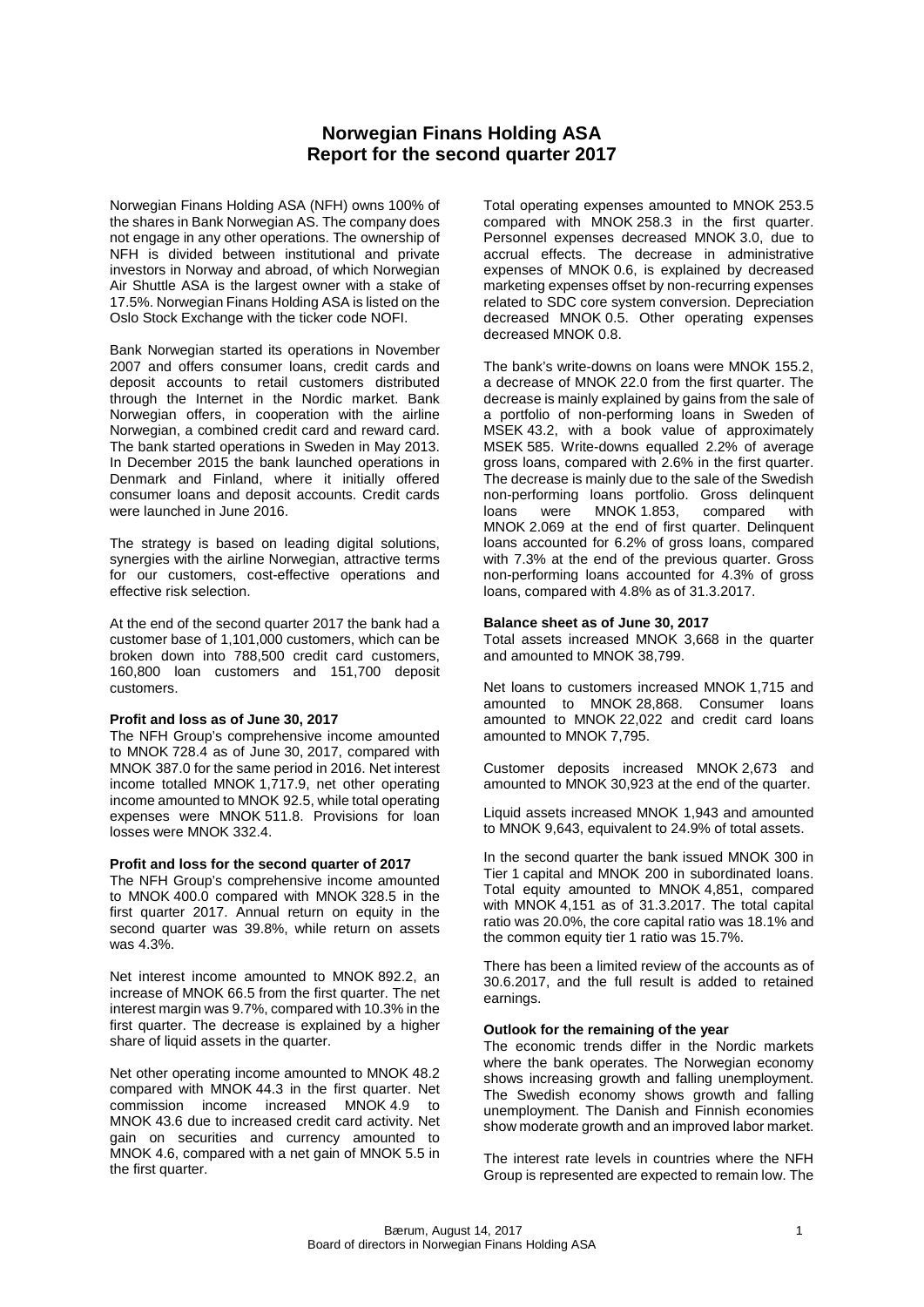NFH Group is expected to gain advantage of the interest rate level through low funding costs.

The earnings growth is expected to continue through loan growth, stable margins, cost control and good credit quality. The Nordic market for unsecured credit is impacted by increased competition. Increased competition may lead to higher customer acquisition cost, margin pressure and lower growth.

The bank has a broad Nordic platform and loan volumes grow faster outside Norway. Consequently, enacted and proposed regulations from the Norwegian regulators are estimated to have a more limited impact on the bank's development going forward.

A high deposit to loans ratio and good access to the securities market are expected to maintain the bank's strong liquidity position.

The investment portfolio has provided a satisfactory return. The portfolio's low risk mandate will remain.

The bank has entered into an agreement to transfer a portfolio of non-performing loans in Norway at August 1, 2017, with an estimated book value of MNOK 240 and an estimated earnings impact of MNOK 45.

The credit quality of the loan portfolio in Norway shows a stable development and the levels of write-downs are expected to remain stable going forward. After the sale of non-performing loans portfolios in Norway and Sweden, the delinquency is expected to gradually increase to a normalized level. The Danish and Finnish loan portfolios show a stable development. Relatively high write-downs in Denmark are still expected for a period going forward.

The bank has appealed the Norwegian Financial Supervisory Authority's decision on the Pillar 2 requirements and will communicate revised capital adequacy targets after a final decision has been reached. The bank has reached the current minimum capital adequacy requirement and there are capacity for increased growth going forward.

The current capital base and internal generation of capital are considered sufficient to ensure the bank's growth ambitions.

Bærum, August 14, 2017 Board of directors in Norwegian Finans Holding ASA

\_\_\_\_\_\_\_\_\_\_\_\_\_\_\_\_\_ Bjørn H. Kise Chairman of the Board  $\overline{\phantom{a}}$  , which is a set of the set of the set of the set of the set of the set of the set of the set of the set of the set of the set of the set of the set of the set of the set of the set of the set of the set of th Anita Aarnæs Board Member

\_\_\_\_\_\_\_\_\_\_\_\_\_\_\_\_\_\_\_\_ John Høsteland Board Member

\_\_\_\_\_\_\_\_\_\_\_\_\_\_\_\_\_ Brede G. Huser Board Member

\_\_\_\_\_\_\_\_\_\_\_\_\_\_\_\_\_\_\_\_ Christine Rødsæther Board Member

\_\_\_\_\_\_\_\_\_\_\_\_\_\_\_\_\_\_\_\_ Tine Wollebekk CEO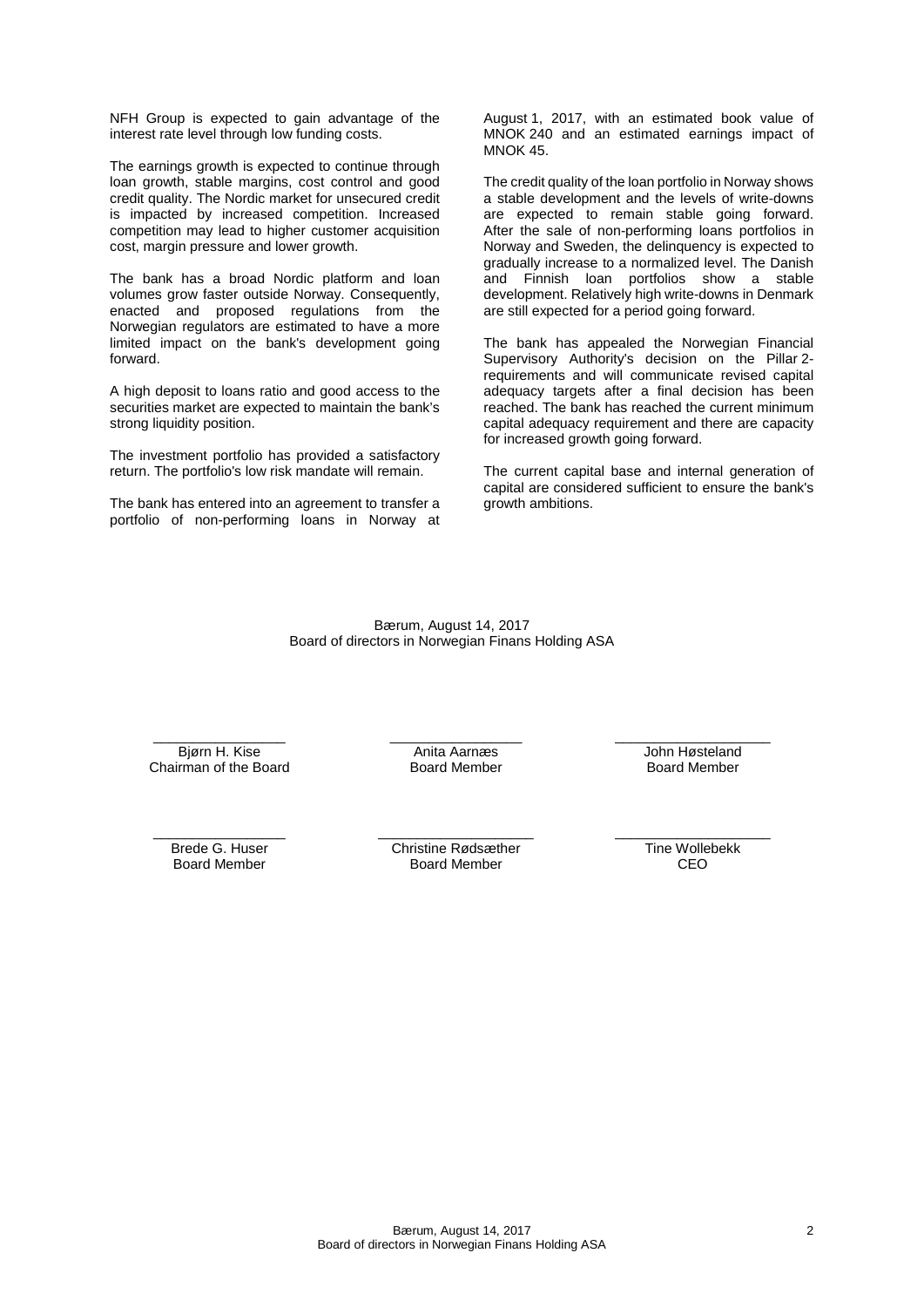### **Profit and loss account**

|                                                |      |           |                          |                 | <b>Norwegian Finans Holding Group</b> |           |
|------------------------------------------------|------|-----------|--------------------------|-----------------|---------------------------------------|-----------|
| Amounts in NOK 1000                            | Note | Q2 2017   | Q2 2016                  | <b>YTD 2017</b> | <b>YTD 2016</b>                       | 2016      |
| Interest income                                |      | 1,016,460 | 652,738                  | 1,950,509       | 1,203,784                             | 2,791,102 |
| Interest expenses                              |      | 124,215   | 75,507                   | 232,561         | 157,587                               | 337,640   |
| Net interest income                            | 9    | 892,245   | 577,231                  | 1,717,947       | 1,046,197                             | 2,453,461 |
| Commission and bank services income            | 10   | 93,728    | 60,255                   | 174,620         | 115,856                               | 246,613   |
| Commission and bank services expenses          | 10   | 50,118    | 27,453                   | 92,267          | 48,735                                | 119,415   |
| Net change in value on securities and currency | 11   | 4,612     | 65,958                   | 10,127          | 72,874                                | 74,064    |
| Other income                                   |      |           | $\overline{\phantom{a}}$ |                 |                                       | 170       |
| Net other operating income                     |      | 48,222    | 98,759                   | 92,480          | 139,996                               | 201,432   |
| <b>Total income</b>                            |      | 940,467   | 675,990                  | 1,810,427       | 1,186,193                             | 2,654,893 |
| Personnel expenses                             |      | 16,351    | 15,564                   | 35,745          | 33,315                                | 66,004    |
| General administrative expenses                | 12   | 215,419   | 180,711                  | 431,398         | 339,148                               | 773,487   |
| Ordinary depreciation                          |      | 10,861    | 10,465                   | 22,236          | 20,368                                | 42,427    |
| Other operating expenses                       | 13   | 10,835    | 14,927                   | 22,423          | 23,790                                | 46,911    |
| <b>Total operating expenses</b>                |      | 253,466   | 221,667                  | 511,803         | 416,620                               | 928,828   |
| Provision for loan losses                      | 3    | 155,193   | 109,494                  | 332,417         | 204,521                               | 468,257   |
| Profit on ordinary activities before tax       |      | 531,808   | 344,829                  | 966,207         | 565,051                               | 1,257,808 |
| Tax charge                                     |      | 132,779   | 86,207                   | 241,387         | 141,263                               | 298,371   |
| Profit on ordinary activities after tax        |      | 399,029   | 258,622                  | 724,820         | 423,788                               | 959,437   |
| Earnings per share (kroner)                    |      | 2.19      | 1.49                     | 3.97            | 2.43                                  | 5.40      |
| Diluted earning per share (kroner)             |      | 2.19      | 1.49                     | 3.97            | 2.43                                  | 5.40      |

## **Comprehensive income**

| __________________________                                             |                     |                     |                 |                                       |           |
|------------------------------------------------------------------------|---------------------|---------------------|-----------------|---------------------------------------|-----------|
|                                                                        |                     |                     |                 | <b>Norwegian Finans Holding Group</b> |           |
| Amounts in NOK 1000                                                    | Q <sub>2</sub> 2017 | Q <sub>2</sub> 2016 | <b>YTD 2017</b> | <b>YTD 2016</b>                       | 2016      |
| Profit on ordinary activities after tax                                | 399.029             | 258.622             | 724.820         | 423.788                               | 959,437   |
| Change in fair value for assets held for sale                          | 937                 | $-37.097$           | 3,629           | $-37.097$                             | -35,700   |
| Tax                                                                    | -7                  | 278                 | $-27$           | 278                                   | 268       |
| Other comprehensive income that may be reclassified to profit and loss | 930                 | $-36.819$           | 3.602           | $-36.819$                             | $-35,433$ |
| Comprehensive income for the period                                    | 399.959             | 221.802             | 728.421         | 386,969                               | 924.005   |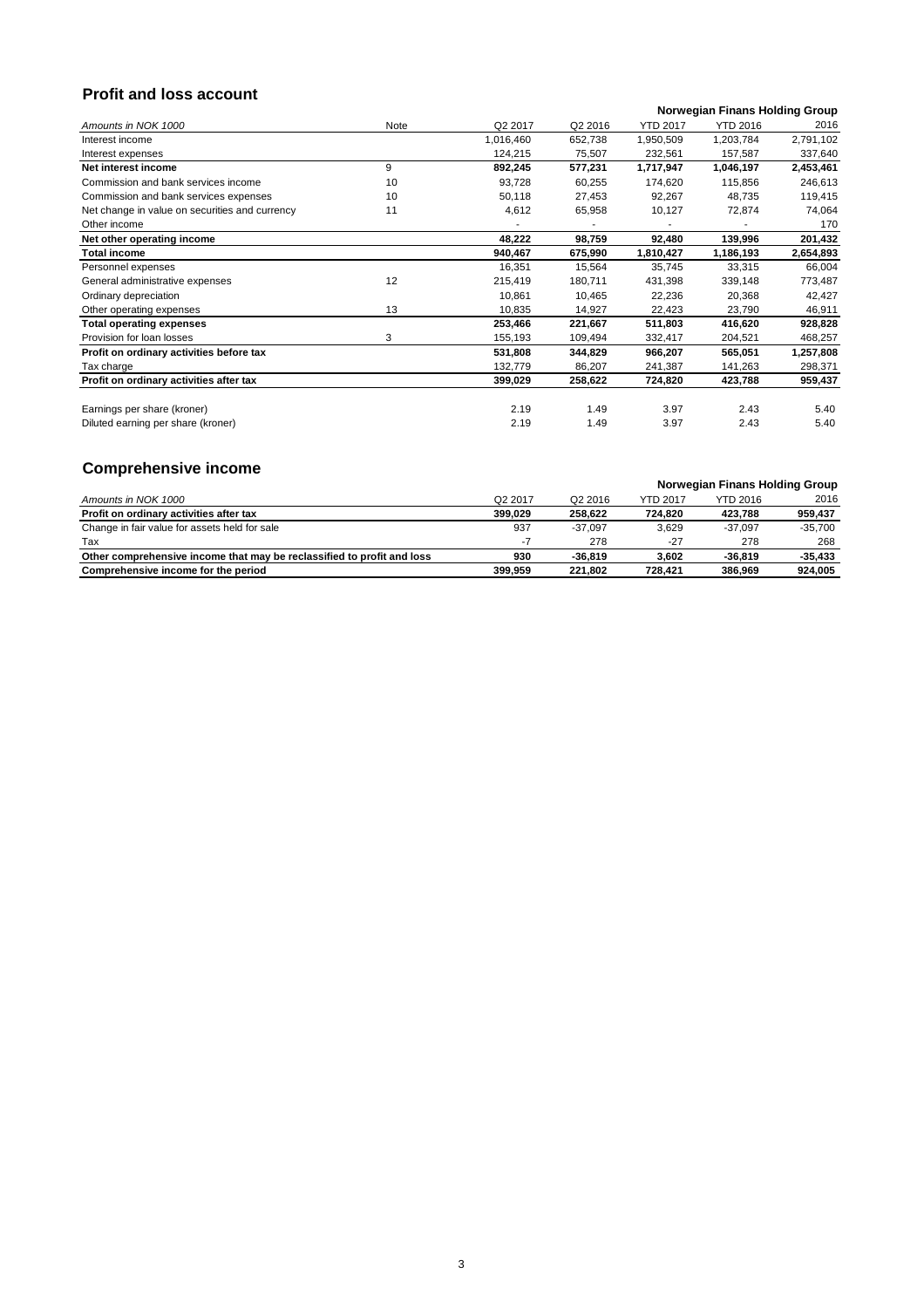### **Balance sheet**

| 30.6.17<br>30.6.16<br>Amounts in NOK 1000<br>Note<br><b>Assets</b><br>Cash and deposits with the central bank<br>8, 15<br>61,981<br>56,958<br>8, 15<br>Loans and deposits with credit institutions<br>1,394,852<br>882,907<br>4, 5, 6, 15<br>Loans to customers<br>28,868,053<br>18,578,755<br>24,533,983<br>Certificates and bonds<br>14<br>8,185,779<br>4,816,506<br>14<br><b>Financial derivatives</b><br>946<br>6,775<br>14<br>443<br>443<br>Shares and other securities<br>Assets held for sale<br>14, 17<br>28,374<br>23,348<br>Intangible assets<br>117,965<br>104,374<br>8,318<br>Deferred tax asset<br>9,665<br><b>Fixed assets</b><br>1,094<br>400<br>Receivables<br>18<br>131,124<br>137,302<br><b>Total assets</b><br>38,798,929<br>24,617,434 | <b>Norwegian Finans Holding Group</b> |  |  |  |
|------------------------------------------------------------------------------------------------------------------------------------------------------------------------------------------------------------------------------------------------------------------------------------------------------------------------------------------------------------------------------------------------------------------------------------------------------------------------------------------------------------------------------------------------------------------------------------------------------------------------------------------------------------------------------------------------------------------------------------------------------------|---------------------------------------|--|--|--|
|                                                                                                                                                                                                                                                                                                                                                                                                                                                                                                                                                                                                                                                                                                                                                            | 31.12.16                              |  |  |  |
|                                                                                                                                                                                                                                                                                                                                                                                                                                                                                                                                                                                                                                                                                                                                                            |                                       |  |  |  |
|                                                                                                                                                                                                                                                                                                                                                                                                                                                                                                                                                                                                                                                                                                                                                            | 59,992                                |  |  |  |
|                                                                                                                                                                                                                                                                                                                                                                                                                                                                                                                                                                                                                                                                                                                                                            | 1,103,359                             |  |  |  |
|                                                                                                                                                                                                                                                                                                                                                                                                                                                                                                                                                                                                                                                                                                                                                            |                                       |  |  |  |
|                                                                                                                                                                                                                                                                                                                                                                                                                                                                                                                                                                                                                                                                                                                                                            | 4,464,203                             |  |  |  |
|                                                                                                                                                                                                                                                                                                                                                                                                                                                                                                                                                                                                                                                                                                                                                            |                                       |  |  |  |
|                                                                                                                                                                                                                                                                                                                                                                                                                                                                                                                                                                                                                                                                                                                                                            | 443                                   |  |  |  |
|                                                                                                                                                                                                                                                                                                                                                                                                                                                                                                                                                                                                                                                                                                                                                            | 24,745                                |  |  |  |
|                                                                                                                                                                                                                                                                                                                                                                                                                                                                                                                                                                                                                                                                                                                                                            | 107,826                               |  |  |  |
|                                                                                                                                                                                                                                                                                                                                                                                                                                                                                                                                                                                                                                                                                                                                                            | 7,717                                 |  |  |  |
|                                                                                                                                                                                                                                                                                                                                                                                                                                                                                                                                                                                                                                                                                                                                                            | 65                                    |  |  |  |
|                                                                                                                                                                                                                                                                                                                                                                                                                                                                                                                                                                                                                                                                                                                                                            | 99,919                                |  |  |  |
|                                                                                                                                                                                                                                                                                                                                                                                                                                                                                                                                                                                                                                                                                                                                                            | 30,402,252                            |  |  |  |
| <b>Liabilities and equity</b>                                                                                                                                                                                                                                                                                                                                                                                                                                                                                                                                                                                                                                                                                                                              |                                       |  |  |  |
| 15<br>Deposits from customers<br>30,922,923<br>19,640,676<br>24,423,773                                                                                                                                                                                                                                                                                                                                                                                                                                                                                                                                                                                                                                                                                    |                                       |  |  |  |
| Debt securities issued<br>15, 16<br>1,906,711<br>2,040,622                                                                                                                                                                                                                                                                                                                                                                                                                                                                                                                                                                                                                                                                                                 | 1,823,973                             |  |  |  |
| 14<br><b>Financial derivatives</b><br>3,999                                                                                                                                                                                                                                                                                                                                                                                                                                                                                                                                                                                                                                                                                                                | 6,780                                 |  |  |  |
| 239,822<br>140,088<br>Tax payable                                                                                                                                                                                                                                                                                                                                                                                                                                                                                                                                                                                                                                                                                                                          | 297,468                               |  |  |  |
| Other liabilities<br>19<br>163,695<br>90,599                                                                                                                                                                                                                                                                                                                                                                                                                                                                                                                                                                                                                                                                                                               | 140,764                               |  |  |  |
| 20<br>Accrued expenses<br>101,988<br>65,668                                                                                                                                                                                                                                                                                                                                                                                                                                                                                                                                                                                                                                                                                                                | 99,302                                |  |  |  |
| Subordinated loan<br>15, 16<br>474,721<br>174,929                                                                                                                                                                                                                                                                                                                                                                                                                                                                                                                                                                                                                                                                                                          | 274,915                               |  |  |  |
| <b>Total liabilities</b><br>33,947,770<br>22,018,672<br>27,066,976                                                                                                                                                                                                                                                                                                                                                                                                                                                                                                                                                                                                                                                                                         |                                       |  |  |  |
| 186,619<br>179,995<br>Share capital                                                                                                                                                                                                                                                                                                                                                                                                                                                                                                                                                                                                                                                                                                                        | 180,105                               |  |  |  |
| Share premium reserve<br>966,570<br>475,874                                                                                                                                                                                                                                                                                                                                                                                                                                                                                                                                                                                                                                                                                                                | 481,980                               |  |  |  |
| Paid, not registered capital<br>4,683<br>7,087                                                                                                                                                                                                                                                                                                                                                                                                                                                                                                                                                                                                                                                                                                             |                                       |  |  |  |
| Tier 1 capital<br>635,000<br>125,000                                                                                                                                                                                                                                                                                                                                                                                                                                                                                                                                                                                                                                                                                                                       | 335,000                               |  |  |  |
| 3,058,288<br>Retained earnings and other reserves<br>1,810,807                                                                                                                                                                                                                                                                                                                                                                                                                                                                                                                                                                                                                                                                                             | 2,338,191                             |  |  |  |
| <b>Total equity</b><br>21<br>4,851,159<br>2,598,763                                                                                                                                                                                                                                                                                                                                                                                                                                                                                                                                                                                                                                                                                                        | 3,335,276                             |  |  |  |
| <b>Total liabilities and equity</b><br>38,798,929<br>30,402,252<br>24,617,434                                                                                                                                                                                                                                                                                                                                                                                                                                                                                                                                                                                                                                                                              |                                       |  |  |  |

Brede G. Huser Christine Rødsæther Board Member

Bærum, August 14, 2017 Board of Directors of Norwegian Finans Holding ASA

Chairman of the Board Nember Board Member Board Member Board Member Board Member Board Member

Bjørn H. Kise **Anita Aarnæs** Anita Aarnæs Anita Aarnæs Anita Aarnæs Anita Aarnæs Anita Aarnæs Anita Aarnæs Anita Aarnæs Anita Aarnæs Anita Aarnæs Anita Aarnæs Anita Aarnæs Anita Aarnæs Anita Aarnæs Anita Aarnæs Anita Aarnæ

Board Member

Tine Wollebekk CEO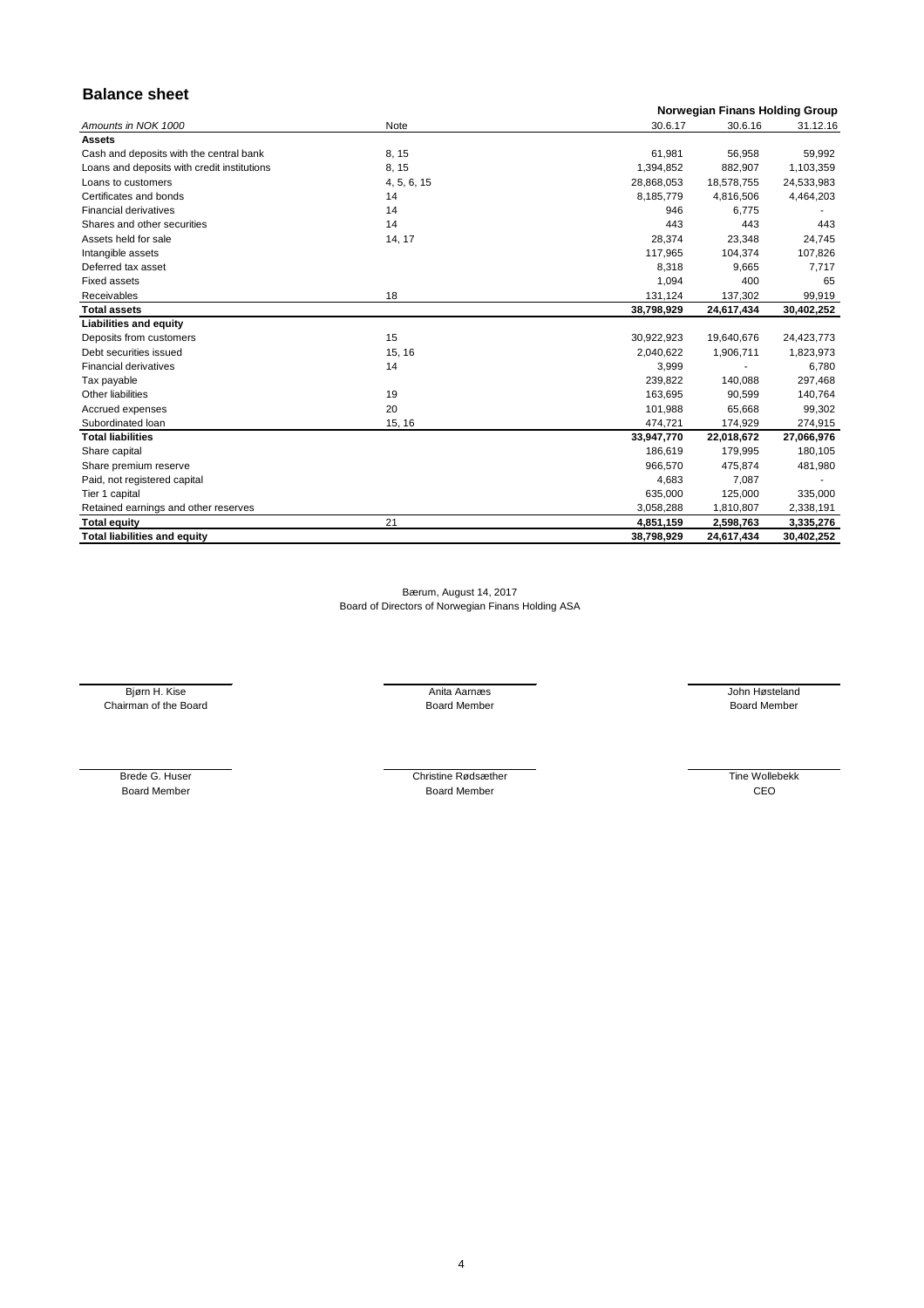### **Cash flow statement**

|                                                      | <b>Norwegian Finans Holding Group</b> |                     |               |  |  |
|------------------------------------------------------|---------------------------------------|---------------------|---------------|--|--|
| Amounts in NOK 1000                                  | Q <sub>2</sub> 2017                   | Q <sub>2</sub> 2016 | 2016          |  |  |
| Profit / loss after tax                              | 728,421                               | 386,969             | 924,005       |  |  |
| Unrealized gains or losses on currency               | 10,445                                | 44,557              | 72,541        |  |  |
| Depreciations and amortizations                      | 22,236                                | 7,601               | 14,092        |  |  |
| Net gain from sale of fixed assets                   |                                       |                     | $-170$        |  |  |
| Provision for loan losses                            | 332,417                               | 204,521             | 468,257       |  |  |
| Change in loans                                      | $-4,685,149$                          | $-5,001,074$        | $-11,062,706$ |  |  |
| Change in deposits from customers                    | 6,499,150                             | 6,274,086           | 11,057,183    |  |  |
| Change in securities                                 | $-3,721,577$                          | $-1,847,977$        | $-1,495,673$  |  |  |
| Change in assets held for sale, before tax           | 3,629                                 | $-37,097$           | $-21,959$     |  |  |
| Change in other accruals                             | $-32,752$                             | 43,130              | $-95,284$     |  |  |
| Change in short-term liabilities                     | $-34,810$                             | $-29,438$           | 218,523       |  |  |
| Net cash flow from operating activities              | $-877,990$                            | 45,279              | 78,808        |  |  |
| Proceeds from settlement of assets held for sale     |                                       | 57,659              | 57,659        |  |  |
| Payment for acquisition of intangible assets         | $-20,950$                             | $-12,220$           | $-22,094$     |  |  |
| Payment for acquisition of fixed assets              | $-1,050$                              |                     |               |  |  |
| Disposals of fixed assets                            |                                       |                     | 450           |  |  |
| Net cash flow from investment activities             | $-22,000$                             | 45,439              | 36,016        |  |  |
| Paid-in equity                                       | 495,787                               | 332,272             | 340,637       |  |  |
| Change in debt securities issued                     | 216,649                               | 27,140              | $-55,597$     |  |  |
| Change in subordinated loan                          | 199,806                               | $-33$               | 99,953        |  |  |
| <b>Issued Tier 1 capital</b>                         | 299,250                               |                     | 209,160       |  |  |
| Payment to Tier 1 capital investors                  | $-7,576$                              | $-2,503$            | $-9,912$      |  |  |
| Net cash flow from financing activities              | 1,203,916                             | 356,876             | 584,240       |  |  |
| Currency effect on cash and cash equivalents         | $-10,445$                             | $-44,557$           | $-72,541$     |  |  |
| Net cash flow for the period                         | 293,482                               | 403,038             | 626,523       |  |  |
| Cash and cash equivalents at the start of the period | 1,163,351                             | 536,828             | 536,828       |  |  |
| Cash and cash equivalents at the end of the period   | 1,456,833                             | 939.866             | 1,163,351     |  |  |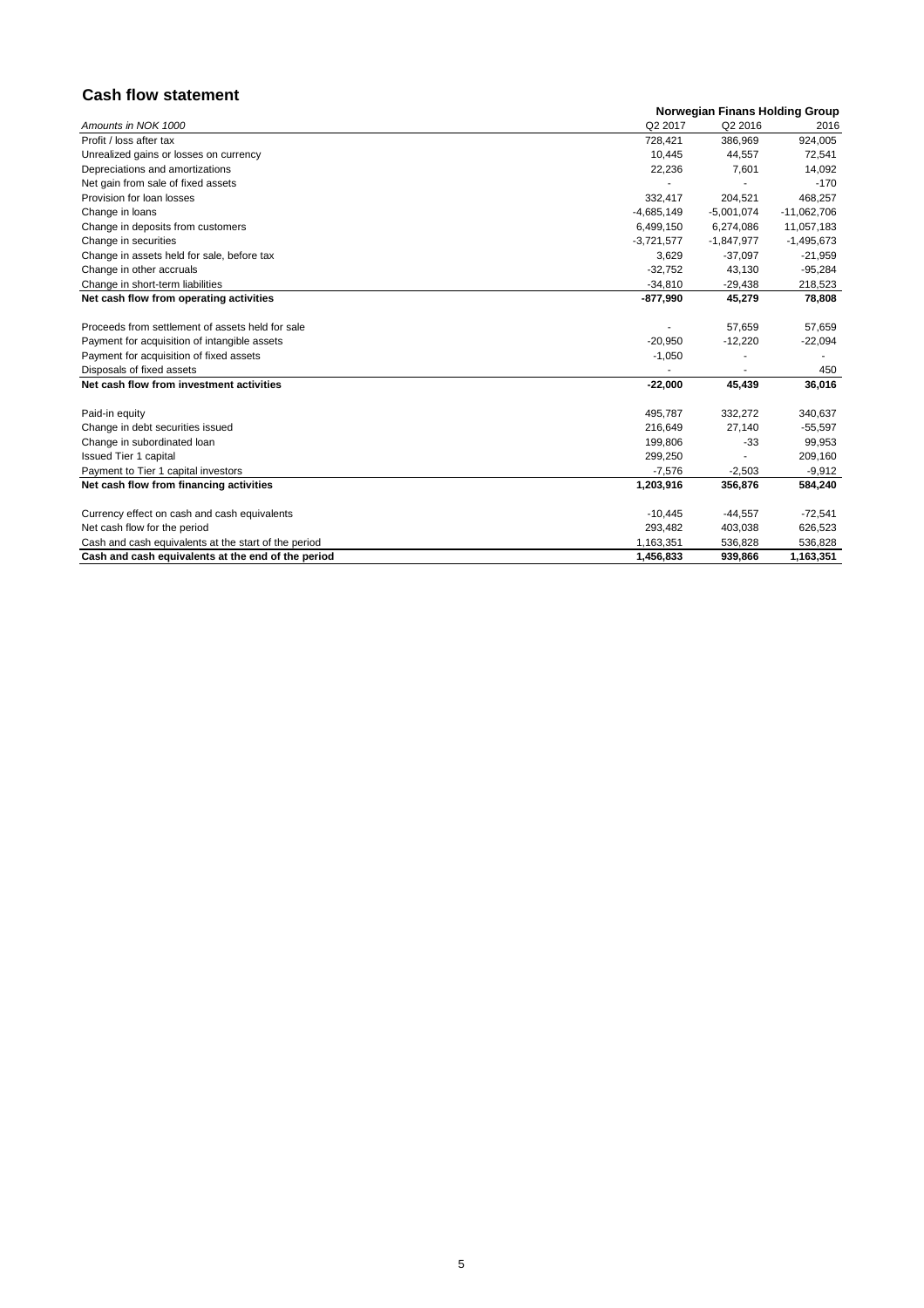## **Changes in equity**

#### **Norwegian Finans Holding Group**

|                                                              |                | Share          | Paid, not      |                | Retained       |              |
|--------------------------------------------------------------|----------------|----------------|----------------|----------------|----------------|--------------|
|                                                              |                | premium        | registered     |                | earnings and   |              |
| Amounts in NOK 1000                                          | Share capital  | reserve        | capital        | Tier 1 capital | other reserves | Total equity |
| <b>Balance 31.12.16</b>                                      | 180,105        | 481,980        |                | 335,000        | 2,338,191      | 3,335,276    |
| This period's profit                                         |                |                |                |                | 724,820        | 724,820      |
| Items that may be reclassified to profit and loss, after tax |                |                |                |                | 3,602          | 3,602        |
| Comprehensive income for the period                          | $\blacksquare$ | $\blacksquare$ | $\blacksquare$ | $\blacksquare$ | 728,421        | 728,421      |
| Paid interest Tier 1 capital                                 |                |                |                |                | $-7,576$       | $-7,576$     |
| Capital increase                                             | 6,515          | 493,485        | 4,683          |                |                | 504,683      |
| Share issue expenses                                         |                | $-8,895$       |                |                |                | $-8,895$     |
| <b>Issued Tier 1 capital</b>                                 |                |                |                | 300,000        | $-750$         | 299,250      |
| <b>Balance 30.6.17</b>                                       | 186,619        | 966,570        | 4,683          | 635,000        | 3,058,287      | 4,851,159    |
|                                                              |                |                |                |                |                |              |
| <b>Balance 31.12.15</b>                                      | 173,195        | 150,402        |                | 125,000        | 1,422,685      | 1,871,282    |
| This period's profit                                         |                |                |                |                | 423,788        | 423,788      |
| Items that may be reclassified to profit and loss, after tax |                |                |                |                | $-36,819$      | $-36,819$    |
| Comprehensive income for the period                          | $\blacksquare$ | $\blacksquare$ | $\blacksquare$ | $\blacksquare$ | 386,969        | 386,969      |
| Paid interest Tier 1 capital                                 |                |                |                |                | $-3,337$       | $-3,337$     |
| Capital increase                                             | 6,800          | 333,200        | 7,087          |                |                | 347,087      |
| Share issue expenses                                         |                | $-7,728$       |                |                |                | $-7,728$     |
| Other equity changes                                         |                |                |                |                | 4,490          | 4,490        |
| <b>Balance 30.6.16</b>                                       | 179,995        | 475,874        | 7,087          | 125,000        | 1,810,807      | 2,598,763    |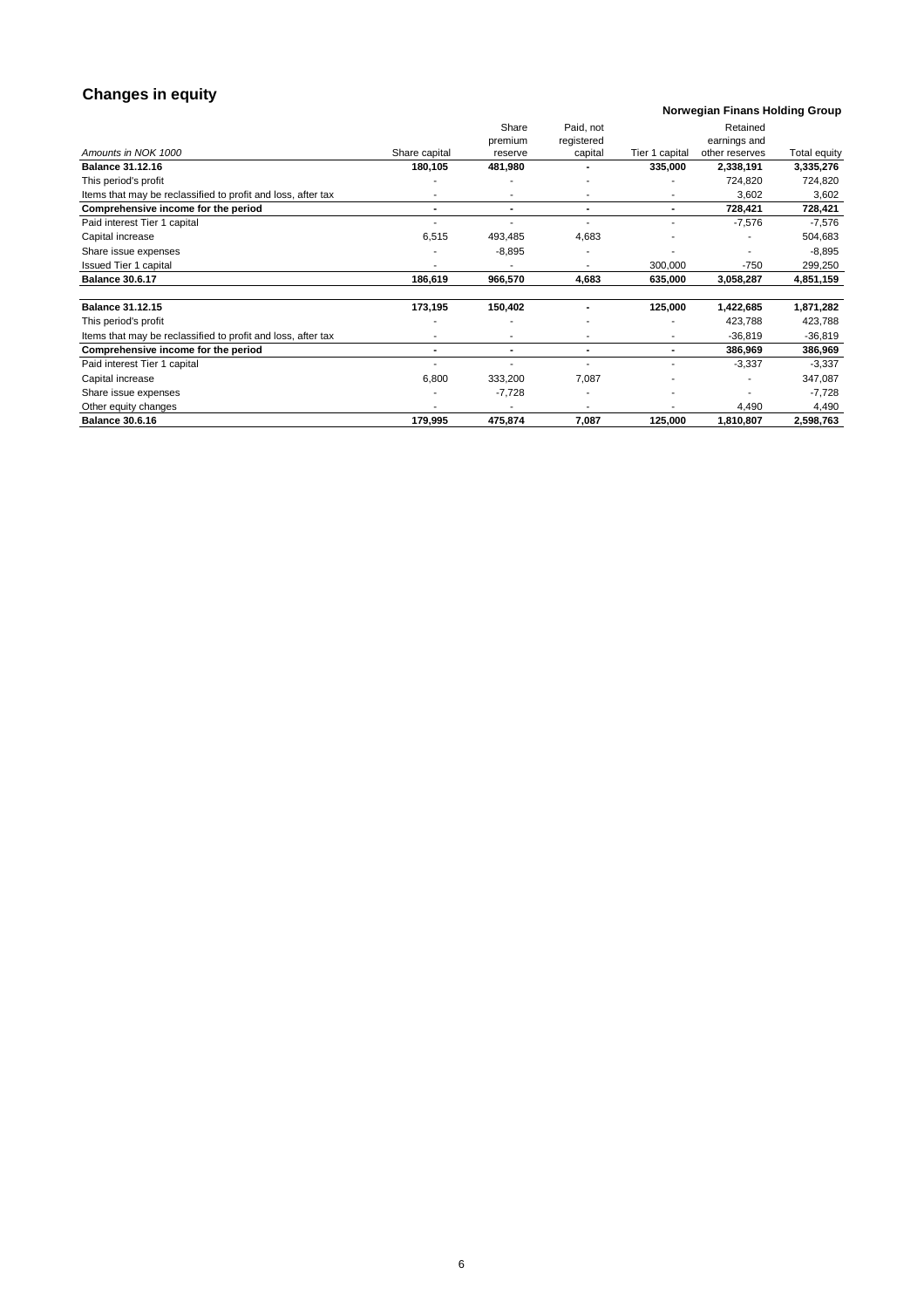### **Notes for Norwegian Finans Holding Group**

#### **Note 1. General accounting principles**

The interim report for the second quarter 2017 is prepared according to International Financial Reporting Standards as adopted by the European Union, hereunder *IAS 34 Interim Financial Reporting* . The interim report for the second quarter 2017 is prepared using the same accounting principles and calculation methods as described in the annual report 2016, and should be read in conjunction with this.

The accounting of agent commissions was in the first quarter reclassified in accordance with IAS 38 Intangible Assets and IAS 39 Financial Instruments - Recognition and Measurement. Agent commissions were reclassified from r*eceivables* to *loans to customers* and *intangible assets* , with reclassification of associated expenses in the profit and loss accounts from *general administrative expenses* to *interest income* and *ordinary depreciation* . The reclassifications did not have any effect on the profit after tax. Comparative figures were revised accordingly.

#### **Accounting standards which have been adopted but not implemented in 2017**

#### *IFRS 9 - Financial Instruments*

IASB has published the final version of IFRS 9 *Financial Instruments* , which will replace IAS 39 *Financial Instruments – Recognition and Measurement* . IFRS 9 introduces changes to the rules for the classification and measurement of financial instruments, impairment of financial assets and hedge accounting. The standard is effective for annual reporting periods beginning on 1 January 2018 or later. Earlier application is permitted. The standard must be applied retrospectively, except for hedge accounting. Restatement of comparative figures is not required. The standard was approved by the EU in the fourth quarter of 2016.

The rules for classification and measurement of financial assets in IFRS 9 are more principle-based than the rules in IAS 39. Under IFRS 9, financial assets are assessed based on the entity's business model and the asset's cash flows. The bank has made an initial assessment of the balance sheet with regard to classification and measurement of financial assets. The bank has identified two financial instruments where changes from the current classification will be required. The classification and measurement of the bank's financial liabilities are not affected by the transition to IFRS 9.

The bank's investments in certificates and bonds are held for the purpose of receiving cash flows from contracts and for sale. These should therefore be classified at fair value through other comprehensive income (with reclassification), while under IAS 39 they are classified at fair value through profit or loss. Furthermore, assets held for sale, which consist of the bank's ownership interest in Visa Norge FLI, are classified at fair value through other comprehensive income (with reclassification). This asset is held for sale, and should under IFRS 9 be classified at fair value through profit or loss.

The bank has so far not drawn any conclusions as to what will constitute a significant increase in credit risk for the bank's loans. The bank's credit exposure is significant, and it is therefore expected that changes will be made to the bank's impairment losses as a result of the transition to IFRS 9. Reliable quantitative estimates of such changes in impairment losses are not yet available.

A strict development and implementation plan has been prepared for the construction of impairment models for all markets that will need to meet IFRS 9 requirements. The work is on schedule according to the planned progress and includes an upgrade of the bank's existing set of models and the development of specific sub-models for IFRS 9. The sub-models will be implemented in parallel with the current models as they are completed, partly to ensure a good qualitative implementation. The whole set of models will run in parallel upon completion and will be finally implemented from 1 January 2018.

The set of models will include forward-looking models for PD (probability of default), LGD models (loss given default) for pre- and post-default, EAD models (exposure at default) as well as triggers for the classification of exposures in class 1, 2 or 3 (classification according to IFRS 9 regulations; 1: Performing, 2: Underperforming, 3: Nonperforming). The final modelling technique for the individual models will be selected based on the maturity of each portfolio and access to relevant data in the market concerned. The models will be validated in accordance with best practice for each model type. This normally includes both "out-of-time" validation (validation for a different time period than that or those on which the model is based) and "out-of-sample" validation (validation of a part of the data/observations that were not included in the construction of the model). In addition to the initial construction of IFRS 9 models, the bank is in the process of establishing a robust set of models for daily operation, maintenance and development.

The preliminary definition defines default as a loan that is more than 90 days in arrears in relation to the agreed payment schedule and where the amount overdue amounts to at least €100 or the equivalent in local currency.

The bank has not decided which transitional rules will be used in the transition to IFRS 9. It is not expected that the comparative figures will be restated on transition.

#### **Agent commissions**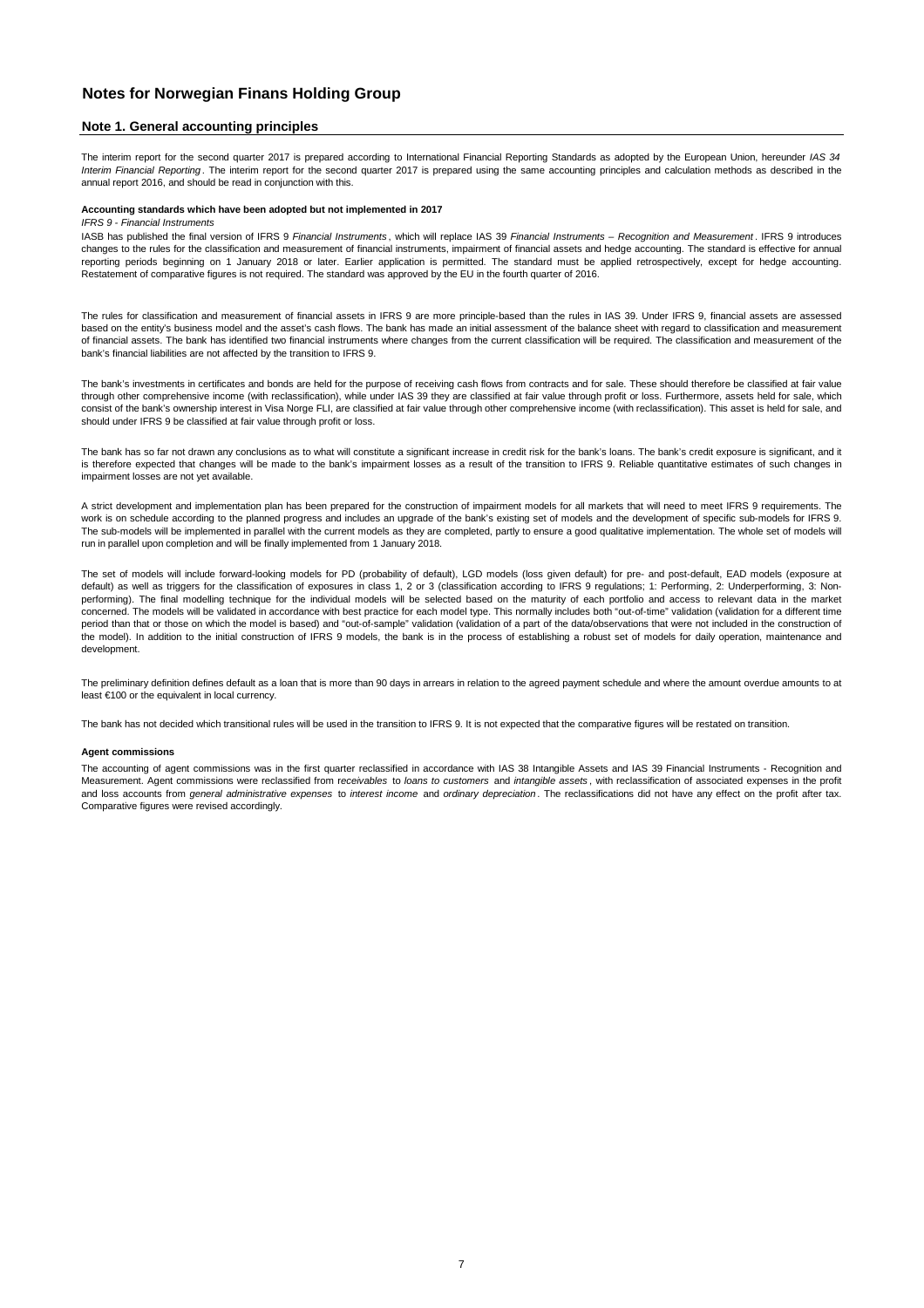### **Note 2. Segments**

Profit and loss and balance sheet presentation for segments are based on internal financial reporting as it is reported to group management. The figures are based on Bank Norwegian's governance model and accounting principles. Norwegian Finans Holding ASA is defined as the other segment.

| Denmark /<br>Finland<br>Other<br>41<br>442,386<br>1,152<br>$-188$<br>$-147$<br>443,538<br>146,496<br>1,596<br>144,465<br>152,578<br>$-1,743$<br>38,140<br>$-601$<br>114,438<br>$-1,142$<br>114,438<br>$-1,142$<br>Denmark / | Total<br>1,717,947<br>92,480<br>1,810,427<br>511,803<br>332,417<br>966,207<br>241,387<br>724,820<br>3,602<br>728,421<br>Total |
|-----------------------------------------------------------------------------------------------------------------------------------------------------------------------------------------------------------------------------|-------------------------------------------------------------------------------------------------------------------------------|
|                                                                                                                                                                                                                             |                                                                                                                               |
|                                                                                                                                                                                                                             |                                                                                                                               |
|                                                                                                                                                                                                                             |                                                                                                                               |
|                                                                                                                                                                                                                             |                                                                                                                               |
|                                                                                                                                                                                                                             |                                                                                                                               |
|                                                                                                                                                                                                                             |                                                                                                                               |
|                                                                                                                                                                                                                             |                                                                                                                               |
|                                                                                                                                                                                                                             |                                                                                                                               |
|                                                                                                                                                                                                                             |                                                                                                                               |
|                                                                                                                                                                                                                             |                                                                                                                               |
|                                                                                                                                                                                                                             |                                                                                                                               |
|                                                                                                                                                                                                                             |                                                                                                                               |
|                                                                                                                                                                                                                             |                                                                                                                               |
|                                                                                                                                                                                                                             |                                                                                                                               |
|                                                                                                                                                                                                                             |                                                                                                                               |
| Finland<br>Other                                                                                                                                                                                                            |                                                                                                                               |
| 7,966,853                                                                                                                                                                                                                   | 28,868,053                                                                                                                    |
| 1,227,875<br>7,631                                                                                                                                                                                                          | 9,930,876                                                                                                                     |
| 7,631<br>9,194,728                                                                                                                                                                                                          | 38,798,929                                                                                                                    |
|                                                                                                                                                                                                                             |                                                                                                                               |
| 7,947,382                                                                                                                                                                                                                   | 30,922,923                                                                                                                    |
| 1,247,346<br>7,631                                                                                                                                                                                                          | 7,876,006                                                                                                                     |
| 7,631<br>9,194,728                                                                                                                                                                                                          | 38,798,929                                                                                                                    |
|                                                                                                                                                                                                                             |                                                                                                                               |
| Denmark /                                                                                                                                                                                                                   |                                                                                                                               |
| Finland<br>Other                                                                                                                                                                                                            | Total                                                                                                                         |
| 10<br>78,769                                                                                                                                                                                                                | 1,046,197                                                                                                                     |
| 3,464<br>$-242$                                                                                                                                                                                                             | 139,996                                                                                                                       |
| 82,234<br>$-232$                                                                                                                                                                                                            | 1,186,193                                                                                                                     |
|                                                                                                                                                                                                                             | 416,620                                                                                                                       |
| 78,814<br>5,590                                                                                                                                                                                                             |                                                                                                                               |
| 45,800                                                                                                                                                                                                                      | 204,521                                                                                                                       |
| $-5,822$                                                                                                                                                                                                                    | 565,051                                                                                                                       |
| $-1,455$                                                                                                                                                                                                                    | 141,264                                                                                                                       |
| $-4,366$                                                                                                                                                                                                                    | 423,788                                                                                                                       |
|                                                                                                                                                                                                                             |                                                                                                                               |
|                                                                                                                                                                                                                             | $-36,819$                                                                                                                     |
| $-31,786$<br>$-4,366$                                                                                                                                                                                                       | 386,969                                                                                                                       |
|                                                                                                                                                                                                                             |                                                                                                                               |
|                                                                                                                                                                                                                             |                                                                                                                               |
|                                                                                                                                                                                                                             |                                                                                                                               |
| Finland<br>Other                                                                                                                                                                                                            | Total                                                                                                                         |
| 1,994,575                                                                                                                                                                                                                   | 18,578,755                                                                                                                    |
| 218,397<br>14,718                                                                                                                                                                                                           | 6,038,679                                                                                                                     |
| 14,718<br>2,212,971                                                                                                                                                                                                         | 24,617,434                                                                                                                    |
|                                                                                                                                                                                                                             |                                                                                                                               |
| 1,228,680                                                                                                                                                                                                                   | 19,640,676                                                                                                                    |
| 984,292<br>14,718<br>2,212,971<br>14,718                                                                                                                                                                                    | 4,976,758<br>24,617,434                                                                                                       |
|                                                                                                                                                                                                                             | $-42,381$<br>$-10,595$<br>$-31,786$<br>Denmark /                                                                              |

| Profit and loss account 2016                                           |            |           | Denmark / |          |            |
|------------------------------------------------------------------------|------------|-----------|-----------|----------|------------|
| Amounts in NOK 1000                                                    | Norway     | Sweden    | Finland   | Other    | Total      |
| Net interest income                                                    | 1,595,344  | 541,796   | 316,306   | 15       | 2,453,461  |
| Net other operating income                                             | 169,526    | 20,439    | 11,789    | $-323$   | 201,432    |
| <b>Total income</b>                                                    | 1,764,871  | 562,235   | 328,096   | $-308$   | 2,654,893  |
| Total operating expenses                                               | 454,939    | 239,906   | 227,108   | 6,875    | 928,828    |
| Provision for loan losses                                              | 198,553    | 139,747   | 129,957   |          | 468,257    |
| Profit on ordinary activities before tax                               | 1,111,379  | 182,581   | -28,969   | $-7,183$ | 1,257,808  |
| Tax charge                                                             | 261,764    | 45,645    | $-7,243$  | $-1,796$ | 298,371    |
| Profit on ordinary activities after tax                                | 849,615    | 136,936   | $-21,727$ | $-5,387$ | 959,437    |
| Other comprehensive income that may be reclassified to profit and loss | $-35,433$  |           |           |          | $-35,433$  |
| Comprehensive income for the period                                    | 814,182    | 136,936   | $-21,727$ | $-5,387$ | 924,005    |
| Balance sheet 31.12.16                                                 |            |           | Denmark / |          |            |
| Amounts in NOK 1000                                                    | Norway     | Sweden    | Finland   | Other    | Total      |
| Loans to customers                                                     | 14,243,563 | 5,237,858 | 5,052,562 |          | 24,533,983 |
| Other assets                                                           | 4,665,798  | 659,918   | 529,964   | 12,588   | 5,868,269  |
| <b>Total assets</b>                                                    | 18,909,361 | 5,897,776 | 5,582,526 | 12,588   | 30,402,252 |
|                                                                        |            |           |           |          |            |
| Deposits from customers                                                | 14,696,396 | 5,560,880 | 4,166,497 |          | 24,423,773 |
| Other liabilities and equity                                           | 4,212,965  | 336,896   | 1,416,029 | 12,588   | 5,978,479  |
| <b>Total liabilities and equity</b>                                    | 18,909,361 | 5,897,776 | 5,582,526 | 12,588   | 30,402,252 |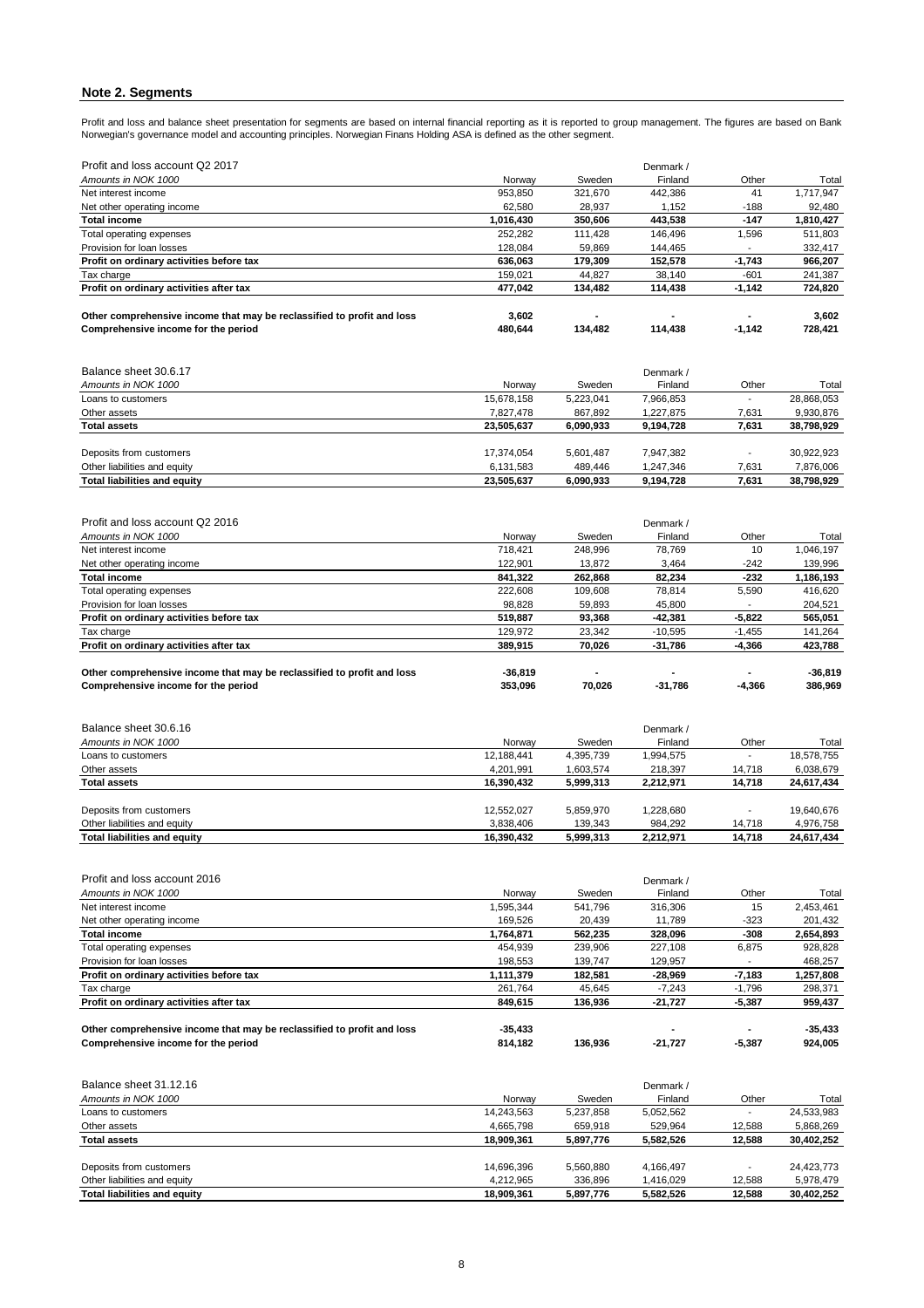### **Note 3. Loss on loans and guarantees**

The Group has no guarantees as at 30.6.2017.

| Amounts in NOK 1000                                                                                     | Q <sub>2</sub> 2017 | Q <sub>2</sub> 2016 | 2016    |
|---------------------------------------------------------------------------------------------------------|---------------------|---------------------|---------|
| Realized losses in the period                                                                           | 5,873               | 3.446               | 7.176   |
| Individual write-downs on loans including gains/losses from sale of NPL portfolio                       | 81.229              | 76.969              | 143,635 |
| Net individual write-downs on loans                                                                     | 87.101              | 80.414              | 150.811 |
| The period's change in write-downs on groups of loans including gains/losses from sale of NPL portfolio | 245.316             | 124.106             | 317.446 |
| Write-downs on loans                                                                                    | 332.417             | 204.521             | 468.257 |

#### **Note 4. Loans to customers**

| Amounts in NOK 1000                         | Q <sub>2</sub> 2017 | Q <sub>2</sub> 2016 | 2016       |
|---------------------------------------------|---------------------|---------------------|------------|
| Overdraft facilities and lines of credit    |                     | 4,856               | 2.147      |
| Credit cards                                | 7,795,027           | 4,645,538           | 6,309,014  |
| Instalment loans                            | 22,021,819          | 14,511,315          | 19,054,145 |
| Gross Ioans                                 | 29,816,846          | 19,161,709          | 25,365,307 |
| Individual write-downs on loans             | $-227.163$          | -139.371            | $-201.116$ |
| Write-downs on groups of loans              | -721.631            | -443.583            | $-630,208$ |
| Net loans to and receivables from customers | 28,868,053          | 18,578,755          | 24,533,983 |

#### **Loans by geographical regions**

| Amounts in NOK 1000                        | Q2 2017    | Q2 2016    | 2016       |
|--------------------------------------------|------------|------------|------------|
| Oslo                                       | 2,119,244  | 1,664,737  | 1,920,981  |
| Akershus                                   | 2,105,332  | 1,652,357  | 1,902,542  |
| Hordaland                                  | 1,751,260  | 1,347,991  | 1,575,081  |
| Rogaland                                   | 1,396,265  | 1,070,743  | 1,264,380  |
| Østfold                                    | 1,017,203  | 788,566    | 924,670    |
| <b>Buskerud</b>                            | 885,627    | 698,642    | 809,134    |
| Sør-Trøndelag                              | 842,293    | 655,816    | 756,027    |
| Nordland                                   | 825,780    | 634,693    | 741,603    |
| Vestfold                                   | 783,387    | 630,534    | 715,268    |
| Møre og Romsdal                            | 710,667    | 539,694    | 633,056    |
| Troms                                      | 598,161    | 463,439    | 541,868    |
| Hedmark                                    | 567,429    | 441,211    | 520,471    |
| Oppland                                    | 518,752    | 395,241    | 466,573    |
| <b>Telemark</b>                            | 490,702    | 380,282    | 454,156    |
| Vest-Agder                                 | 412,867    | 300,736    | 360,625    |
| Nord-Trøndelag                             | 339,699    | 262,254    | 309,964    |
| Finnmark                                   | 296,495    | 246,625    | 297,023    |
| Aust-Agder                                 | 324,836    | 220,722    | 261,529    |
| Sogn og Fjordane                           | 218,213    | 166,941    | 196,711    |
| Svalbard                                   | 3,003      | 1,801      | 2,739      |
| Customer does not have a Norwegian address | 44,271     | 155        | 41,029     |
| <b>Total Norway</b>                        | 16,251,486 | 12,563,182 | 14,695,431 |
| Sweden                                     | 5,314,369  | 4,556,437  | 5,487,645  |
| Denmark / Finland                          | 8,250,991  | 2,042,090  | 5,182,230  |
| Gross loans in the balance sheet           | 29,816,846 | 19,161,709 | 25,365,307 |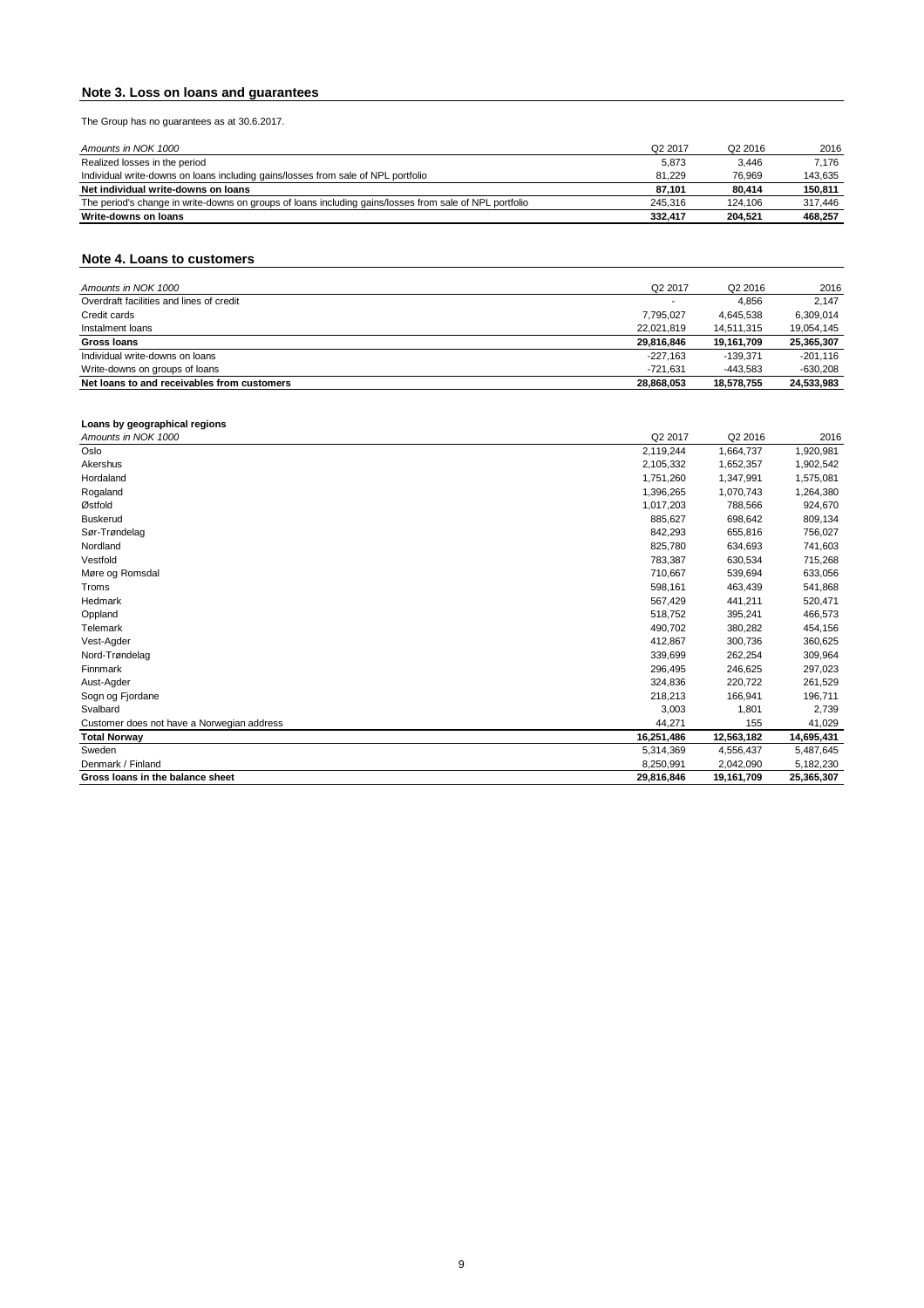#### **Note 5. Risk classes**

#### **Note 6. Default and loss on loans**

| 403,086    | 276,086             | 367,533             | Defaulted loans which are performing |
|------------|---------------------|---------------------|--------------------------------------|
| 822,878    | 561,814             | 904.515             | Net defaulted loans                  |
| -630,208   | -443.583            | $-721.631$          | Write-downs on groups of loans       |
| $-201.116$ | -139.371            | $-227.163$          | Individual write-downs on loans      |
| 1,654,201  | 1,144,768           | 1,853,308           | Gross defaulted loans                |
| 2016       | Q <sub>2</sub> 2016 | Q <sub>2</sub> 2017 | Amounts in NOK 1000                  |
|            |                     |                     |                                      |

Risk class W consists of written-down engagements, and is engagements individually written down. The other risk classes, including risk class A - J, is included in the calculation for write-downs on groups of engagements.

|                     | Probability of |              | Gross Ioans |            |                     | Undrawn credit limits |            |
|---------------------|----------------|--------------|-------------|------------|---------------------|-----------------------|------------|
| Amounts in NOK 1000 | default        | Q2 2017      | Q2 2016     | 2016       | Q <sub>2</sub> 2017 | Q <sub>2</sub> 2016   | 2016       |
| A                   | $0 - 0.9 %$    | 4,513,402    | 3,078,726   | 3,716,949  | 23,099,224          | 16,718,029            | 19,692,083 |
| B                   | $1 - 2,9%$     | 12, 153, 231 | 6,922,766   | 9,468,018  | 1,196,504           | 753,677               | 1,153,334  |
| С                   | $3 - 4.9%$     | 4,000,508    | 2,516,561   | 3,279,727  | 221,164             | 158,937               | 237,141    |
| D                   | $5 - 8,9%$     | 2,587,163    | 2,186,012   | 2,743,303  | 178,376             | 114,357               | 194,285    |
| Е                   | $9 - 14,9%$    | 1,454,621    | 1,211,543   | 1,616,677  | 79,421              | 94,861                | 83,485     |
| F                   | 15 - 19,9 %    | 507,394      | 432,492     | 555,334    | 20,278              | 22,369                | 19,886     |
| G                   | $20 - 29.9 %$  | 736,010      | 463,628     | 685,686    | 12,036              | 13,673                | 11,518     |
| Н                   | $30 - 39.9 %$  | 369,019      | 194,326     | 324,312    | 16,364              | 16,195                | 14,870     |
|                     | $40 - 54.9%$   | 320,179      | 189,602     | 312,044    | 3,945               | 3,441                 | 3,096      |
| J                   | 55 - 100,0 %   | 280,527      | 174,474     | 261,187    | 1,863               | 1,382                 | 1,120      |
| S                   | 23.0 %         | 498,833      | 307,724     | 371,916    |                     |                       |            |
|                     | 27.0 %         | 173,774      | 57,447      | 112,350    |                     |                       |            |
| U                   | 74.0%          | 313,079      | 118,929     | 205,598    |                     |                       |            |
| V                   | 100.0%         | 1,426,486    | 883,083     | 1,283,562  |                     |                       |            |
| W                   | 100.0%         | 440,470      | 365,998     | 391,040    |                     |                       |            |
| Total classified    |                | 29,774,697   | 19,103,309  | 25,327,702 | 24,829,176          | 17,896,921            | 21,410,817 |
| Not classified      | 70.8%          | 42,149       | 58,401      | 37,605     | 59,634              | 77,550                | 50,650     |
| <b>Total</b>        |                | 29,816,846   | 19,161,709  | 25,365,307 | 24,888,809          | 17,974,471            | 21,461,468 |

#### Risk is classified as follows:  $A =$  lowest risk,  $W =$  highest risk

Risk class S consists of engagements during treatment with debt collection companies, where the customer is less than 90 days past originally agreed payment plan. If the customer is on track on engagement, but has at least one other product where payment is more than 90 days past payment plan the engagement is classified in risk class T. Risk class U consists of engagements in warning, but less than 90 days past payment plan, while risk class V consists of engagements more than 90 days past payment plan.

Defaulted loans comprise of loans which are more than 90 days overdue according to payment schedule.

#### **Aging of defaulted, but not written-down loans**

"Not classified" consists of Norwegian engagements recruited through applications for sales financing and bank accounts with and without credit facilities. In a potential chance of classification of these engagements there are no indications implying that the distribution of risk classes will significantly deviate from what is observed in the classified engagements. The risks associated with customers are classified based on their application and behavioral score. This risk classification is an integrated part of the Bank's credit approval process and is used in the Bank's risk-based product pricing.

|                     | Q2 2017     |              |                 |                    |              |           |
|---------------------|-------------|--------------|-----------------|--------------------|--------------|-----------|
| Amounts in NOK 1000 | 5 - 15 davs | 16 - 30 days | 31<br>- 60 davs | 1 - 90 days<br>-61 | Over 90 davs | Total     |
| - Retail market     | 836.968.    | 172.222      | 549.524         | 373.271            | .412.725     | 4.144.711 |
| Total               | .636,968    | 172.222      | 549,524         | 373.271            | .412.725     | 4.144.711 |

|                     |            | Q2 2016      |                              |              |              |           |  |
|---------------------|------------|--------------|------------------------------|--------------|--------------|-----------|--|
| Amounts in NOK 1000 | $-15$ davs | 16 - 30 days | $-60$<br>-21<br>davs /<br>ບ≀ | 61 - 90 davs | Over 90 days | Total     |  |
| - Retail market     | 851,627    | 150.065      | 328,609                      | 153.408      | 874,069      | 2,357,778 |  |
| Total               | 851 627    | 150.065      | 328 609                      | 153 408      | 874 069      | 2 357 778 |  |

| ι νιαι              | 001.041     | TUU.UUJ      | ozo.uus      | 199. <del>4</del> 00 | <u>014.009</u> | 2,007,70  |
|---------------------|-------------|--------------|--------------|----------------------|----------------|-----------|
|                     |             |              |              |                      |                |           |
|                     |             |              | 2016         |                      |                |           |
| Amounts in NOK 1000 | 5 - 15 days | 16 - 30 days | 31 - 60 davs | 61 - 90 davs         | Over 90 days   | Total     |
| - Retail market     | 445.913     | 1.214.820    | 564.275      | 218,282              | 1,263,835      | 3,707,125 |
| <b>Total</b>        | 445.913     | 1.214.820    | 564.275      | 218.282              | 1,263,835      | 3,707,125 |

The bank only offers credit to the retail customer market, and all credit decisions are made by means of automated decision support systems. Credit is granted based on a qualitative and quantitative analysis of the customer's willingness and ability to pay. The analysis of the willingness to pay identifies the characteristics of the customer which predict future payment conduct, while the analysis of the customer's capacity to service loans are a quantitative evaluation of the customer's ability to repay his obligations, given the customer's current and anticipated future economic situation.

The table shows the overdrawn amount on loans by the number of past due days not caused by payment service delays. The entire loan is included when part of the debt is past due.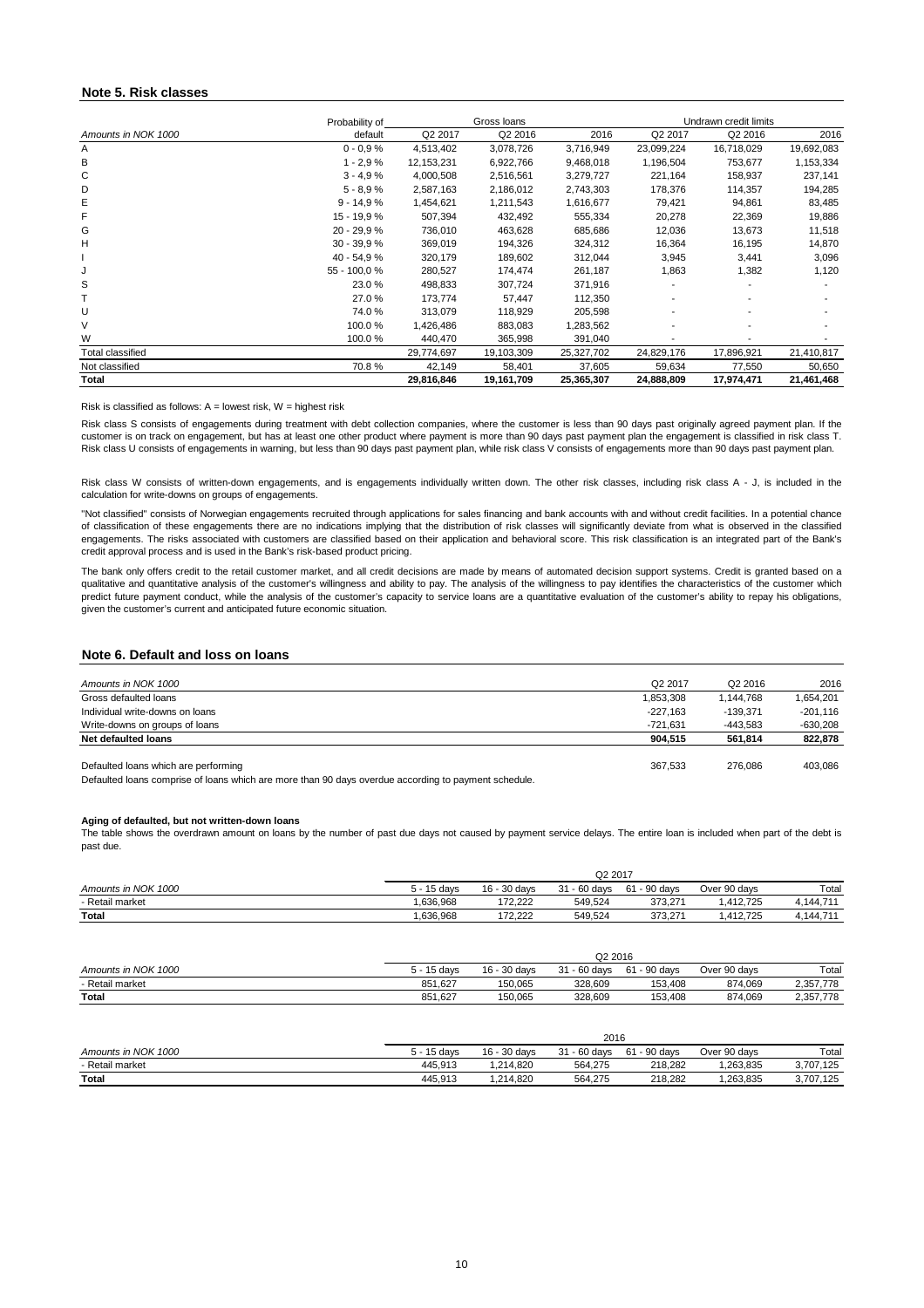#### **Note 7. Liquidity risk**

The liquidity risk is the risk that the Bank is not capable of covering all its financial obligations as they fall due. The liquidity risk is evaluated as low at the time of this report, since a large portion of the Bank's assets consists of easily transferable securities. The asset side is financed by core deposits from the retail market, debt securities and subordinated capital. The Bank manages its liquidity position by short-term cash flow forecasts and liquidity due date summaries. See the Annual Report for further comments.

#### **Note 8. Loans and deposits with credit institutions and central banks**

| Amounts in NOK 1000                                                                                    | Q <sub>2</sub> 2017 | Q <sub>2</sub> 2016 | 2016      |
|--------------------------------------------------------------------------------------------------------|---------------------|---------------------|-----------|
| Loans and deposits with credit institutions and central banks without agreed maturity or notice period | ,456,833            | 939,866             | 1,163,351 |
| Total loans and deposits with credit institutions and central banks                                    | 1,456,833           | 939,866             | 1,163,351 |
| Amounts in NOK 1000                                                                                    | Q <sub>2</sub> 2017 | Q <sub>2</sub> 2016 | 2016      |
| <b>NOK</b>                                                                                             | 612.004             | 456.383             | 540.723   |
| <b>SEK</b>                                                                                             | 389,994             | 286.949             | 404,624   |
| <b>DKK</b>                                                                                             | 261,536             | 129,582             | 151,464   |
| <b>EUR</b>                                                                                             | 193.298             | 66,952              | 66,539    |
| <b>Total</b>                                                                                           | 1,456,833           | 939,866             | 1,163,351 |
| Average interest rate Norwegian Finans Holding Group                                                   | 0.44%               | 0.43%               | $0.20 \%$ |

#### **Note 9. Net interest income**

| Amounts in NOK 1000                                                 | Q <sub>2</sub> 2017 | Q <sub>2</sub> 2016 | 2016      |
|---------------------------------------------------------------------|---------------------|---------------------|-----------|
| Interest income from cash and deposits at central banks             | 149                 | 175                 | 321       |
| Interest income from loans to and deposits with credit institutions | 1,302               | 1,024               | 1,393     |
| Interest income from consumer loans                                 | 1,460,959           | 901,531             | 2,095,457 |
| Interest income from overdraft accounts                             | 79                  | 889                 | 1.104     |
| Interest income from credit cards                                   | 439,855             | 272,614             | 618,322   |
| Interest income from sales financing                                | 2,647               | 2,897               | 5,494     |
| Interest and other income from certificates and bonds               | 43,672              | 23,118              | 63,885    |
| Other interest and other interest related income                    | 1.846               | 1,536               | 5,125     |
| <b>Total interest income</b>                                        | 1,950,509           | 1,203,784           | 2,791,102 |
| Interest expense from deposits from credit institutions             | 30                  |                     | 8         |
| Interest expense from deposits from customers                       | 200,227             | 125,484             | 283,006   |
| Interest expense on debt securities issued                          | 17,619              | 17.591              | 35,605    |
| Interest expense on subordinated loan                               | 5,889               | 3,281               | 7,790     |
| Other interest and other interest related expenses                  | 8,796               | 11,232              | 11,232    |
| Total interest expense                                              | 232,561             | 157,587             | 337,640   |
| Net interest income                                                 | 1,717,947           | 1,046,197           | 2,453,461 |

Average interest rate is calculated as interest amount in percentage of average volume for the current period.

At 30.6.2017 the Liquidity Coverage Ratio (LCR) at total level for the Bank was 169%. The legal requirement for liquidity reserve (LCR) at total level is 80% at 30.6.2017. The Bank has significant positions in Norwegian, Swedish and Danish kroner in addition to Euro. At 30.6.2017 the LCR was 235% in Norwegian kroner, 51% in Swedish kroner, 114% in Danish kroner, and 0% in Euro.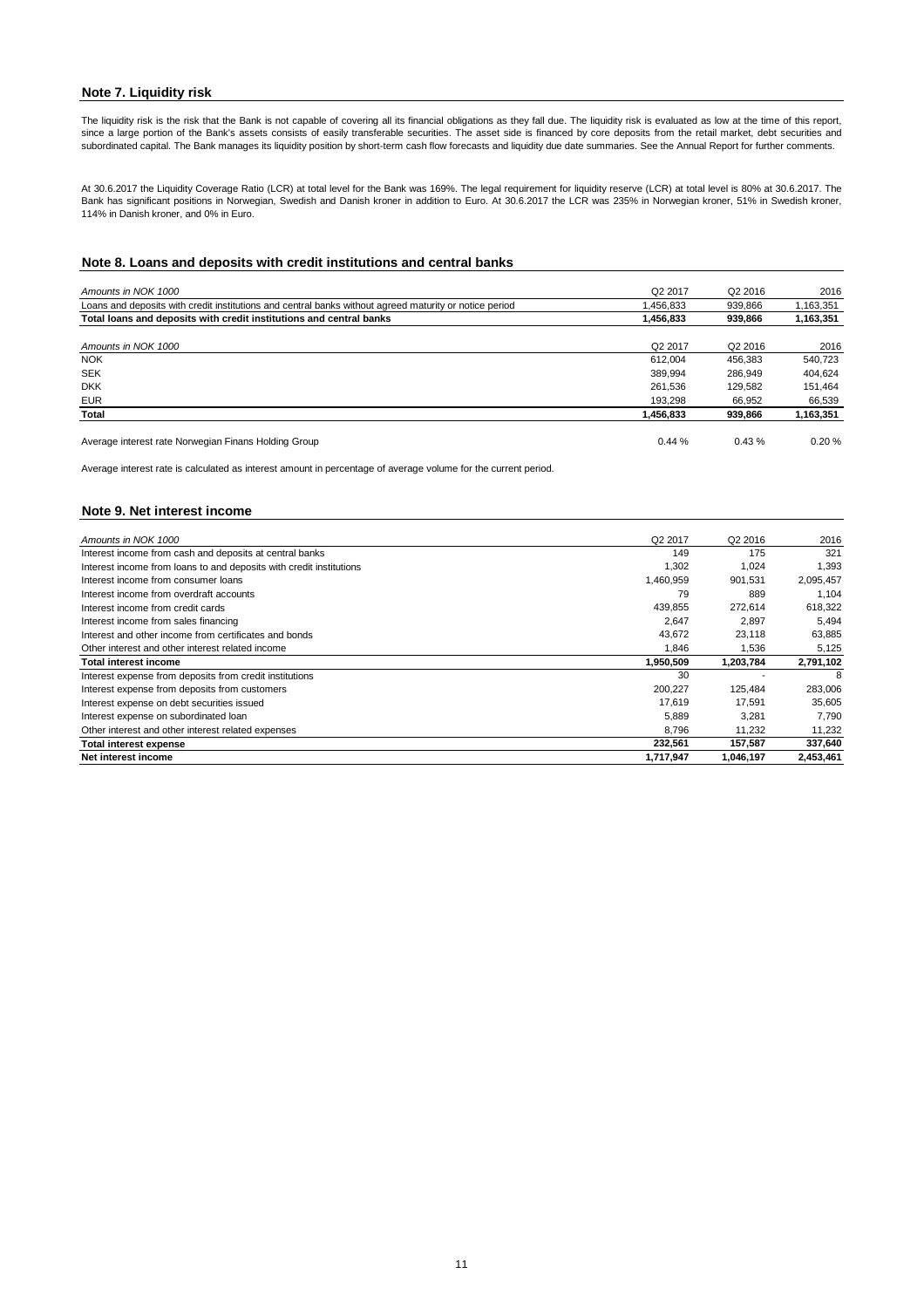### **Note 10. Net other operating income**

| Amounts in NOK 1000                                 | Q <sub>2</sub> 2017 | Q <sub>2</sub> 2016 | 2016    |
|-----------------------------------------------------|---------------------|---------------------|---------|
| Payment services                                    | 109.857             | 77.699              | 170.128 |
| Insurance services                                  | 42.304              | 23,484              | 47,343  |
| Other fees and commission and bank services income  | 22.459              | 14.673              | 29,142  |
| Total commission and bank services income           | 174.620             | 115,856             | 246,613 |
| Payment services                                    | 47.586              | 23.475              | 62.968  |
| Insurance services                                  | 34.365              | 19.322              | 42.427  |
| Other fees and commission and bank services expense | 10,316              | 5,938               | 14,020  |
| Total commission and bank services expenses         | 92.267              | 48.735              | 119,415 |

### **Note 11. Net gain on financial instruments at fair value**

| Amounts in NOK 1000                                          | Q <sub>2</sub> 2017 | Q <sub>2</sub> 2016 | 2016    |
|--------------------------------------------------------------|---------------------|---------------------|---------|
| Net gain on certificates and bonds                           | -946                | 9,319               | 112     |
| Net gain on FX-forwards                                      | 62,961              | 82,551              | 102,207 |
| Net currency effects                                         | $-51.888$           | -76.655             | -85,915 |
| Net gains on shares and other securities with variable yield |                     | 57.659              | 57,659  |
| Total                                                        | 10.127              | 72.874              | 74,064  |

### **Note 12. General administrative expenses**

| Amounts in NOK 1000                                                      | Q <sub>2</sub> 2017 | Q <sub>2</sub> 2016 | 2016    |
|--------------------------------------------------------------------------|---------------------|---------------------|---------|
| Sales and marketing                                                      | 341,548             | 277.162             | 631,821 |
| IT operations                                                            | 48,286              | 35.024              | 73.257  |
| External services fees and hired temporary staff for ordinary operations | 22.437              | 11.530              | 24,703  |
| Other administrative expenses                                            | 19.127              | 15.431              | 43,706  |
| <b>Total</b>                                                             | 431,398             | 339.148             | 773,487 |

### **Note 13. Other operating expenses**

| Amounts in NOK 1000                        | Q <sub>2</sub> 2017 | Q <sub>2</sub> 2016 | 2016   |
|--------------------------------------------|---------------------|---------------------|--------|
| Credit information                         | 14,096              | 12,706              | 29,045 |
| Auditor                                    | 1,070               | 1,090               | 2,700  |
| Rental of premises                         | 1,110               | 697                 | 2,168  |
| Insurance                                  | 262                 | 259                 | 505    |
| Machinery, fixtures and transport vehicles | 193                 | 228                 | 410    |
| Other operating expenses                   | 5,693               | 8,810               | 12,082 |
| <b>Total</b>                               | 22,423              | 23,790              | 46,911 |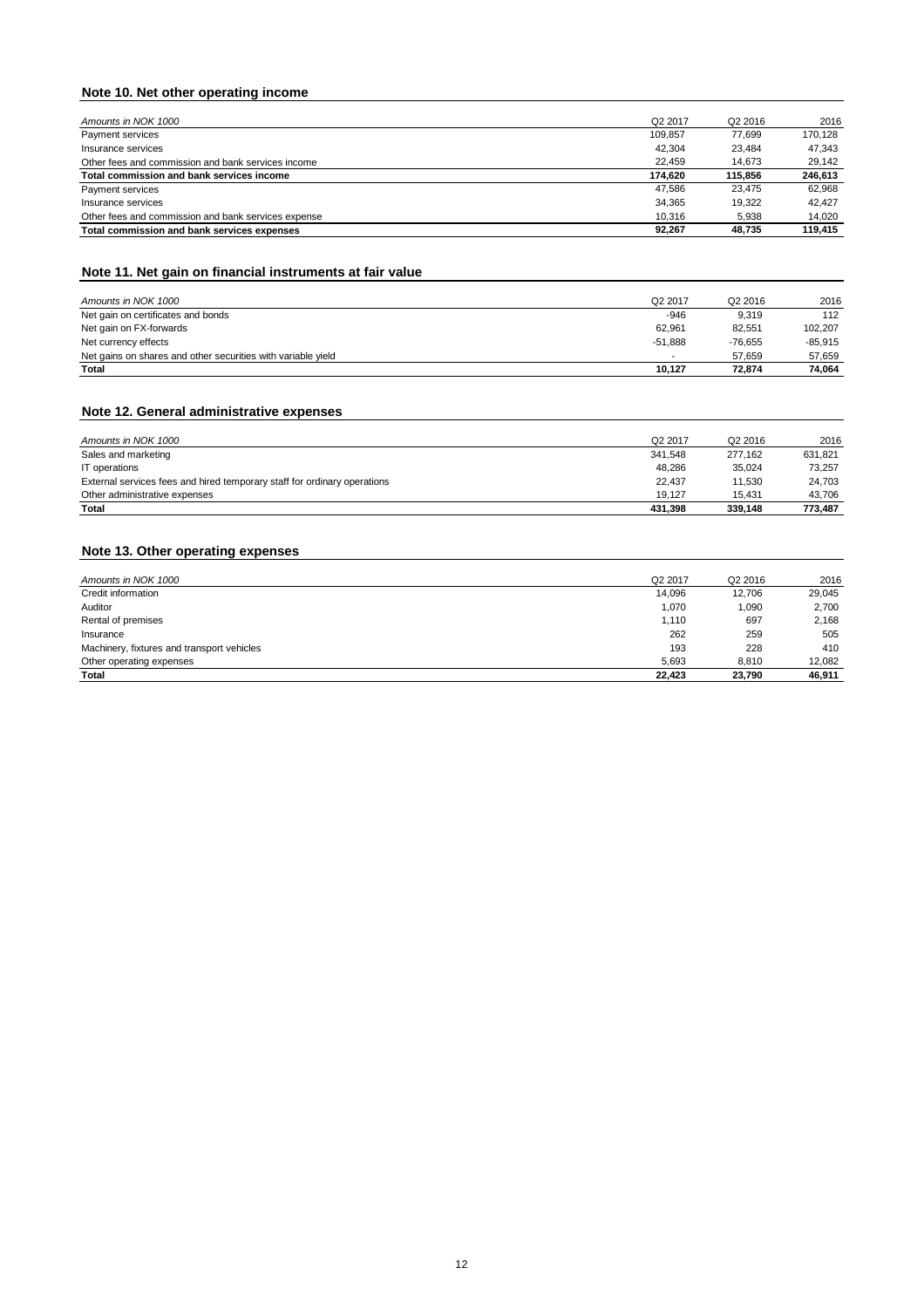#### **Note 14. Financial instruments at fair value**

#### **Level 2 Valuation based on observable market data**

#### **Level 3 Valuation based on other than observable market data**

#### **Financial instruments at fair value**

|                                           | Q <sub>2</sub> 2017      |           |         |           |  |
|-------------------------------------------|--------------------------|-----------|---------|-----------|--|
| Amounts in NOK 1000                       | Level 1                  | Level 2   | Level 3 | Total     |  |
| Certificates and bonds                    | $\overline{\phantom{0}}$ | 8,185,779 |         | 8,185,779 |  |
| <b>Financial derivatives</b>              | $\overline{\phantom{0}}$ | 946       |         | 946       |  |
| <b>Shares</b>                             | $\overline{\phantom{0}}$ |           | 443     | 443       |  |
| Financial assets held for sale            | $\overline{\phantom{0}}$ |           | 28.374  | 28,374    |  |
| Total financial assets at fair value      |                          | 8,186,726 | 28,817  | 8,215,543 |  |
| <b>Financial derivatives</b>              |                          | 3,999     |         | 3,999     |  |
| Total financial liabilities at fair value |                          | 3,999     |         | 3,999     |  |

| Amounts in NOK 1000                       |                          | 2016      |                |           |  |  |
|-------------------------------------------|--------------------------|-----------|----------------|-----------|--|--|
|                                           | Level 1                  | Level 2   | Level 3        | Total     |  |  |
| Certificates and bonds                    | ٠                        | 4,464,203 |                | 4,464,203 |  |  |
| <b>Financial derivatives</b>              | $\overline{\phantom{a}}$ |           |                |           |  |  |
| Shares                                    | $\overline{\phantom{0}}$ |           | 443            | 443       |  |  |
| Financial assets held for sale            | $\overline{\phantom{a}}$ |           | 24.745         | 24,745    |  |  |
| Total financial assets at fair value      | $\overline{\phantom{a}}$ | 4.464.203 | 25,188         | 4,489,391 |  |  |
| <b>Financial derivatives</b>              |                          | 6.780     |                | 6,780     |  |  |
| Total financial liabilities at fair value | $\blacksquare$           | 6,780     | $\blacksquare$ | 6.780     |  |  |

#### **Change in instruments classified at level 3**

|                                           | Q2 2016                  |           |                          |           |  |
|-------------------------------------------|--------------------------|-----------|--------------------------|-----------|--|
| Amounts in NOK 1000                       | Level 1                  | Level 2   | Level 3                  | Total     |  |
| Certificates and bonds                    |                          | 4,816,506 | $\overline{\phantom{a}}$ | 4,816,506 |  |
| <b>Financial derivatives</b>              |                          | 6,775     |                          | 6,775     |  |
| <b>Shares</b>                             | . .                      |           | 443                      | 443       |  |
| Financial assets held for sale            | $\overline{\phantom{0}}$ |           | 23.348                   | 23,348    |  |
| Total financial assets at fair value      |                          | 4,823,281 | 23,791                   | 4,847,073 |  |
| <b>Financial derivatives</b>              |                          |           | $\overline{\phantom{a}}$ |           |  |
| Total financial liabilities at fair value | $\blacksquare$           | $\sim$    | $\blacksquare$           |           |  |

|                                          | Q <sub>2</sub> 2017 |                          |        |  |
|------------------------------------------|---------------------|--------------------------|--------|--|
|                                          | Assets held for     |                          |        |  |
| Amounts in NOK 1000                      | <b>Shares</b>       | sale                     | Total  |  |
| Value 31.12.16                           | 443                 | 24,745                   | 25,188 |  |
| Additions                                |                     | $\overline{\phantom{a}}$ |        |  |
| Disposals                                |                     |                          |        |  |
| Settlement                               | $\blacksquare$      | $\overline{\phantom{0}}$ |        |  |
| Net gain / loss on financial instruments | $\blacksquare$      | 3,629                    | 3,629  |  |
| Value 30.6.17                            | 443                 | 28,374                   | 28,817 |  |

#### **Valuation method**

*Ownership in Visa Norge FLI*

Ownership in Visa Norway FLI is considered to be a financial asset and is classified in the category assets held for sale. The fair value of the asset is estimated at MNOK 28,4. The calculation is based on input from the association, and contains significant estimations. See note 17 for further description of the asset and the value calculation.

Bank Norwegian AS was at 12.8.2014 issued 280 shares in BankID Norge AS based on the Bank's share of participation in the BankID association. Value of shares were estimated at the going rate at the time granted.

#### **Level 1 Valuation based on quoted prices in an active market**

Financial instruments at fair value is measured at different levels.

Financial instruments in level 2 are determined based on inputs other than quoted prices, but where prices are observable either directly or indirectly. These include quoted prices in markets that are not active.

When valuation can not be determined in level 1 or 2, valuation methods based on non-observable market data are used.

Financial instruments in level 1 are determined based on quoted prices in active markets for identical financial instruments available on the balance sheet date.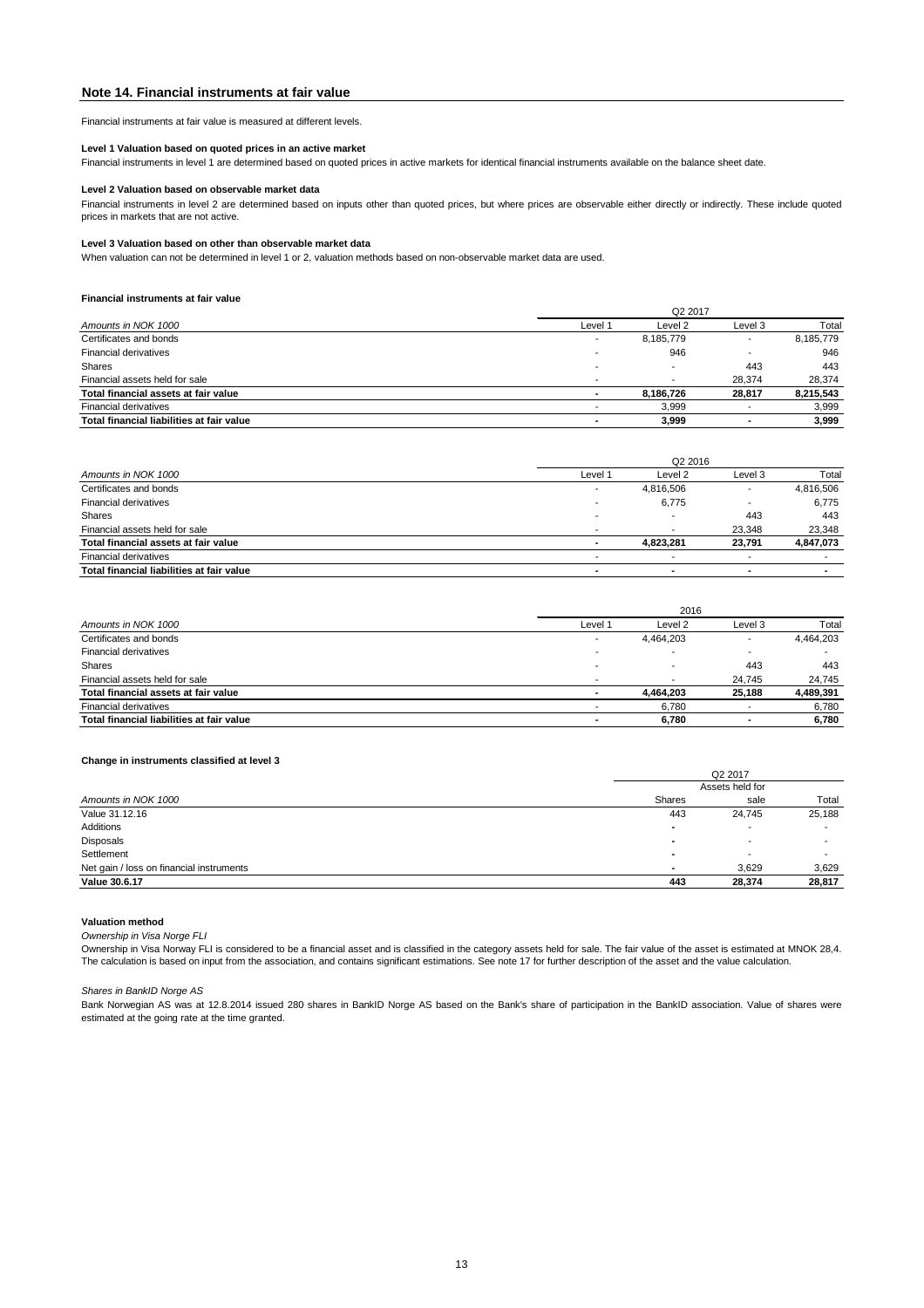#### **Note 15. Fair value of financial instruments at amortized cost**

#### *Loans to customers*

#### *Debt securities issued and subordinated loan*

#### **Fair value of financial instruments at amortized cost**

#### **Note 16. Debt securities issued and subordinated loan**

| Debt securities issued       |                          |                     |           |
|------------------------------|--------------------------|---------------------|-----------|
| Amounts in NOK 1000          | Q <sub>2</sub> 2017      | Q <sub>2</sub> 2016 | 2016      |
| Certificates, nominal value  | $\overline{\phantom{0}}$ | 200,000             |           |
| Bonds, nominal value         | 2,036,000                | 1,700,000           | .820,000  |
| Value adjustments            | -93                      | 530                 | 259       |
| Accrued interest             | 4.715                    | 6.181               | 3,714     |
| Total debt securities issued | 2,040,622                | 1,906,711           | 1,823,973 |

#### **Change in debt securities issued**

*Loans and deposits with central banks and credit institutions and deposits from customers* Fair value is estimated to conform with amortized cost.

| Q <sub>2</sub> 2017                         |            | Q <sub>2</sub> 2016 |            | 2016       |            |            |
|---------------------------------------------|------------|---------------------|------------|------------|------------|------------|
| Amounts in NOK 1000                         | Book value | Fair value          | Book value | Fair value | Book value | Fair value |
| Cash and deposits with the central bank     | 61,981     | 61,981              | 56,958     | 56,958     | 59,992     | 59.992     |
| Loans and deposits with credit institutions | 1,394,852  | 1,394,852           | 882,907    | 882,907    | 1,103,359  | 1,103,359  |
| Loans to customers                          | 28,868,053 | 28,868,053          | 18,578,755 | 18,578,755 | 24,533,983 | 24,533,983 |
| <b>Total financial assets</b>               | 30,324,885 | 30,324,885          | 19,518,621 | 19,518,621 | 25,697,334 | 25,697,334 |
| Deposits from customers                     | 30,922,923 | 30,922,923          | 19,640,676 | 19,640,676 | 24,423,773 | 24,423,773 |
| Debt securities issued                      | 2,040,622  | 2,042,374           | 1,906,711  | 895,487    | 1,823,973  | 1,823,250  |
| Subordinated Ioan                           | 474,721    | 477,240             | 174,929    | 174,519    | 274,915    | 275,735    |
| <b>Total financial liabilities</b>          | 33,438,266 | 33,442,537          | 21.722.317 | 21.710.682 | 26,522,661 | 26,522,758 |

#### **Change in subordinated loan**

| Value adiustments            | ,287<br>$\sim$ |         | $-706$       | $-581$  |
|------------------------------|----------------|---------|--------------|---------|
| ! interest<br>Accrued        | ,008           |         | 51C<br>ے ا ت | 496     |
| I subordinated Ioan<br>Total | 474.721        | 200.000 | $-194$       | 274,915 |

|                              |                 |                          | Overdue /                |               | Balance   |
|------------------------------|-----------------|--------------------------|--------------------------|---------------|-----------|
| Amounts in NOK 1000          | Balance 30.6.17 | <b>Issued</b>            | redeemed                 | Other changes | 31.12.16  |
| Certificates, nominal value  |                 |                          |                          |               |           |
| Bonds, nominal value         | 2,036,000       | 500,000                  | $-284.000$               |               | 000,020 ا |
| Value adjustments            | -93             | $\overline{\phantom{0}}$ |                          | $-352$        | 259       |
| Accrued interest             | 4.715           |                          | $\overline{\phantom{0}}$ | 1.001         | 3,714     |
| Total debt securities issued | 2,040,622       | 500,000                  | $-284.000$               | 649           | 1,823,973 |

The fair value of debt securities issued and subordinated loan are based on observable market data where available.

|                                     |                 |                          | Overdue /                |                          | Balance     |
|-------------------------------------|-----------------|--------------------------|--------------------------|--------------------------|-------------|
| Amounts in NOK 1000                 | Balance 30.6.16 | <b>Issued</b>            | redeemed                 | Other changes            | 31.12.15    |
| Certificates, nominal value         | 200,000         |                          |                          |                          | 200,000     |
| Bonds, nominal value                | 1,700,000       | 300,000                  | $-274.000$               | $\overline{\phantom{a}}$ | 000,741.674 |
| Value adjustments                   | 530             | -                        | $\overline{\phantom{0}}$ | $-447$                   | 977         |
| Accrued interest                    | 6.181           | $\overline{\phantom{0}}$ | $\overline{\phantom{0}}$ | 1.587                    | 4.594       |
| <b>Total debt securities issued</b> | l.906.711       | 300,000                  | $-274.000$               | 1,140                    | 1,879,571   |

Financial instruments at amortized cost are valued at originally determined cash flows, adjusted for any impairment losses. Amortized cost will not always give values that match the market's assessment of the same instruments. This may be due to different perceptions of market conditions, risk and return requirements.

|                                  |                        |         | Overdue . |               | Balance |
|----------------------------------|------------------------|---------|-----------|---------------|---------|
| Amounts in NOK 1000              | <b>Balance 30.6.17</b> | Issuec  | redeemed  | Other changes | 12.16   |
| Subordinated Ioan, nominal value | 475,000                | 200,000 |           |               | 275,000 |

|                                  |                 |        | Overdue / |                          | Balance  |
|----------------------------------|-----------------|--------|-----------|--------------------------|----------|
| Amounts in NOK 1000              | Balance 30.6.16 | Issued | redeemed  | Other changes            | 31.12.15 |
| Subordinated Ioan, nominal value | 175,000         | -      |           | $\overline{\phantom{a}}$ | 175,000  |
| Value adjustments                | $-390$          |        |           | 26                       | -416     |
| Accrued interest                 | 319             | -      |           | -59                      | 378      |
| <b>Total subordinated loan</b>   | 174.929         |        |           | -33                      | 174.962  |

Loans to customers are exposed to market competition. This means that the potential added value of the loan portfolio will not be maintained over time. Further, individual and group provisions for loan losses are provided for on an ongoing basis. The fair value of loans to customers is therefore considered to conform to the amortized cost.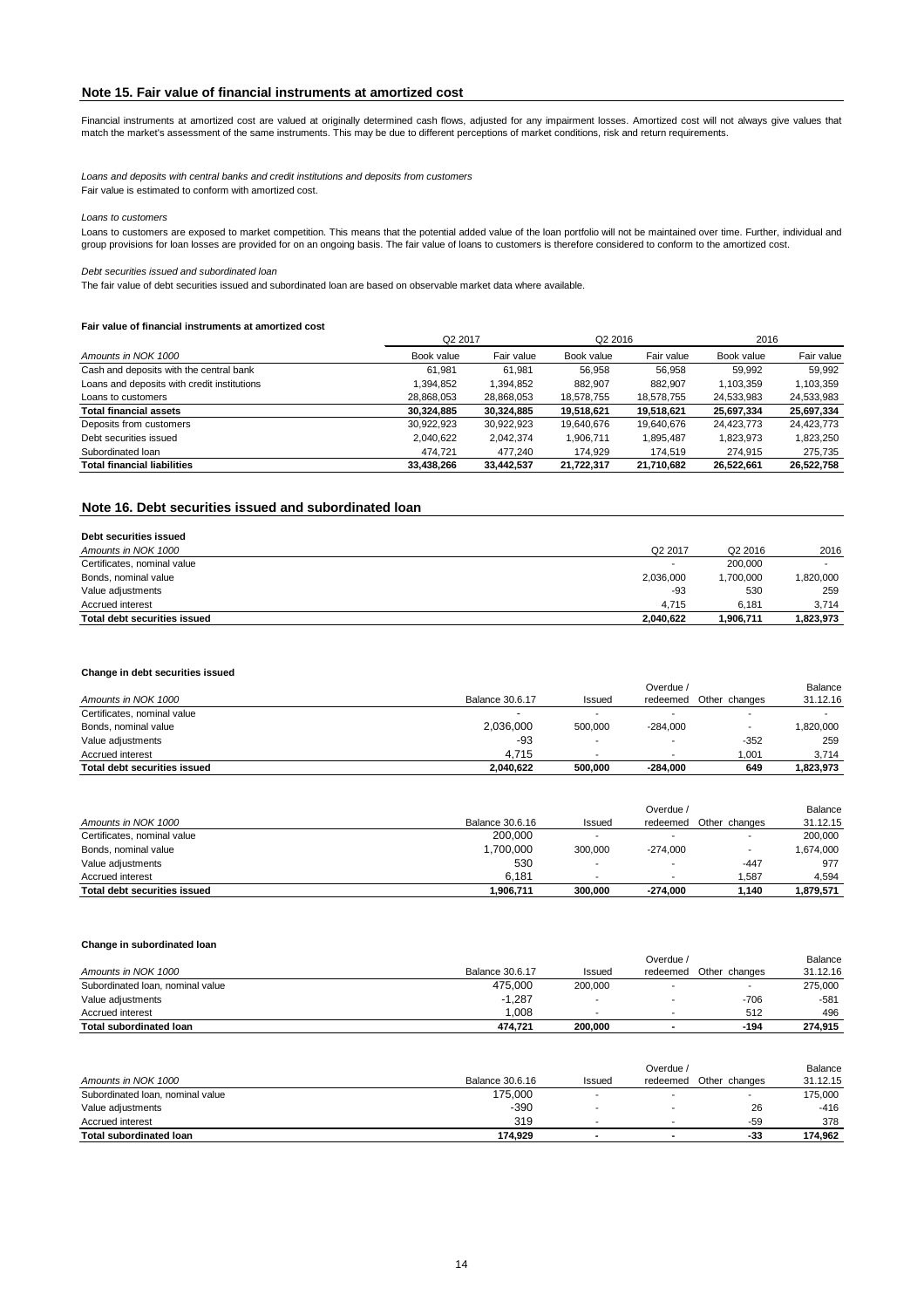#### **Note 17. Financial assets held for sale**

#### **Note 18. Receivables**

| Amounts in NOK 1000 | Q2 2017 | Q <sub>2</sub> 2016 | 2016   |
|---------------------|---------|---------------------|--------|
| Commissions         | 91,660  | 82,709              | 82,373 |
| Prepaid expenses    | 16,575  | 37,311              | 12,140 |
| Other receivables   | 22.889  | 17.282              | 5,406  |
| <b>Total</b>        | 131,124 | 137,302             | 99,919 |

#### **Note 19. Other liabilities**

| Amounts in NOK 1000   | Q <sub>2</sub> 2017 | Q <sub>2</sub> 2016 | 2016    |
|-----------------------|---------------------|---------------------|---------|
| Payables to suppliers | 39,454              | 62,663              | 40,903  |
| Value added tax       | 8,909               | 4,164               | 3,533   |
| Social security tax   | 3,981               | 3,057               | .862    |
| Tax withholdings      | 5,996               | 6,333               | 2,090   |
| Other liabilities     | 105,355             | 14,382              | 92,375  |
| <b>Total</b>          | 163,695             | 90,599              | 140,764 |

#### **Note 20. Accrued expenses**

| <b>Total</b>        | 101,988             | 65,668              | 99,302 |
|---------------------|---------------------|---------------------|--------|
| Accrued fees        | 4 <sup>1</sup>      | 68                  | 177    |
| Board remuneration  | 558                 | 570                 | 1,218  |
| Holiday pay         | 2,142               | 1,974               | 4,328  |
| <b>Bonus</b>        | 7,250               | 7,198               | 10,152 |
| Accrued expenses    | 91,996              | 55,858              | 83,426 |
| Amounts in NOK 1000 | Q <sub>2</sub> 2017 | Q <sub>2</sub> 2016 | 2016   |

#### **Note 21. Capital adequacy**

| Common equity tier 1 %                         | 15.71 %    | 13.82 %             | 13.72 %    |
|------------------------------------------------|------------|---------------------|------------|
| <b>Total calculation basis</b>                 | 26,040,827 | 17,074,052          | 21,336,936 |
| + Operational risk                             | 2,608,276  | 2,037,775           | 1,627,380  |
| + Other assets                                 |            | 80                  |            |
| + Defaulted loans and other commitments        | 1,788,143  | 1,173,635           | 1,752,276  |
| + Loans to customers                           | 20,431,418 | 13,180,041          | 17,212,261 |
| + Institutions                                 | 1,048,001  | 580,563             | 668,408    |
| Covered bonds                                  | 164,988    | 101,958             | 76,611     |
| <b>Calculation basis</b><br><b>Credit risk</b> |            |                     |            |
| <b>Total capital</b>                           | 5,199,597  | 2,659,653           | 3,537,450  |
| + Tier 2 capital                               | 474,721    | 174,929             | 274,915    |
| Tier 1 capital                                 | 4,724,876  | 2,484,724           | 3,262,535  |
| + Additional Tier 1 capital                    | 635,000    | 125,000             | 335,000    |
| Common equity tier 1                           | 4,089,876  | 2,359,724           | 2,927,535  |
| - Deferred tax assets and intangible assets    | 126,283    | 114,039             | 72,741     |
| + Other reserves                               | 3,058,288  | 1,810,807           | 2,338,191  |
| + Share premium reserve                        | 966,570    | 482,852             | 481,980    |
| Share capital                                  | 191,301    | 180,104             | 180,105    |
| Amounts in NOK 1000                            | Q2 2017    | Q <sub>2</sub> 2016 | 2016       |

| capital %<br>Tier         | 18.14 %                             | 14.55 % | 15.29 % |
|---------------------------|-------------------------------------|---------|---------|
| $\sim$<br>Total capital % | 19.97 %<br>$\overline{\phantom{a}}$ | 15.58 % | 16.58 % |

The Bank is a member of Visa Norway FLI ("Visa Norway"), being a shareholder of Visa Europe Ltd. On 2. November 2015, an agreement between Visa Europe Ltd. and Visa Inc. was announced where Visa Inc. acquires all shares in Visa Europe Ltd. This transaction consists of a cash consideration, convertible preference shares and a deferred cash consideration paid three years after completion of the transaction. The process was finalized in June 2016 and the Bank received in this connection its share of the cash consideration based on the Bank's stake in Visa Norway. The cash consideration received of MNOK 57.7 was reclassified to the income statement in 2016. Further changes in the value of the preference shares and the deferred cash consideration are recognized in other comprehensive income.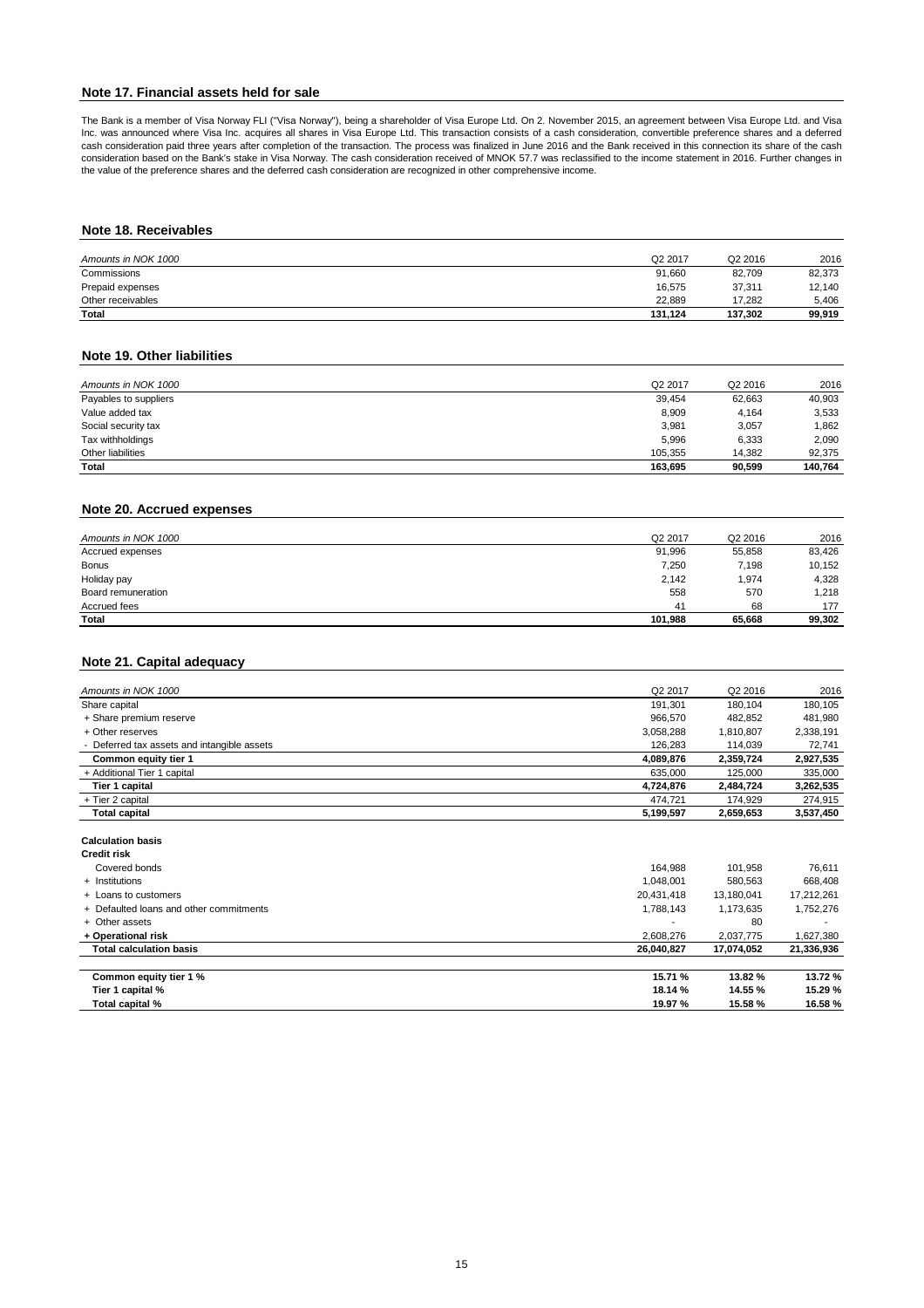#### **Note 23. Related parties**

#### **Note 24. Subsequent events**

There is no awareness of other events after the date of the balance sheet that may be of material significance to the accounts.

Norwegian Finans Holding ASA (org. number 991 281 924) owns 100% of Bank Norwegian AS (org. number 991 455 671).

Bank Norwegian and Norwegian Air Shuttle ASA have since October 2007 had an agreement regarding the Bank's use of the brand name Norwegian, IP-rights, and cooperation regarding the loyalty program and credit cards. The agreement is later expanded to sales financing. In connection with the Bank's establishment in Sweden, the original agreement was replaced by new agreements as of 1.1.2013, with a duration of three years. The agreement is renegotiated and extended until 31.12.2020, and applies to Norway, Sweden, Denmark and Finland. All accrued rights remain. In addition to the co-operation agreement regarding use of brand name and IP-rights, agent agreements have been entered into relating to distribution of financial services regarding credit cards and sales financing of airline tickets.

#### **Note 22. Lease agreements**

The Bank is sharing premises with Norwegian Air Shuttle ASA. There is a lease agreement for Oksenøyveien 3 at Lysaker. The agreement expires 31.3.2018 (with extension option up to 31.3.2020), and the tenancy terminates without notice. The annual rent totals MNOK 1.9.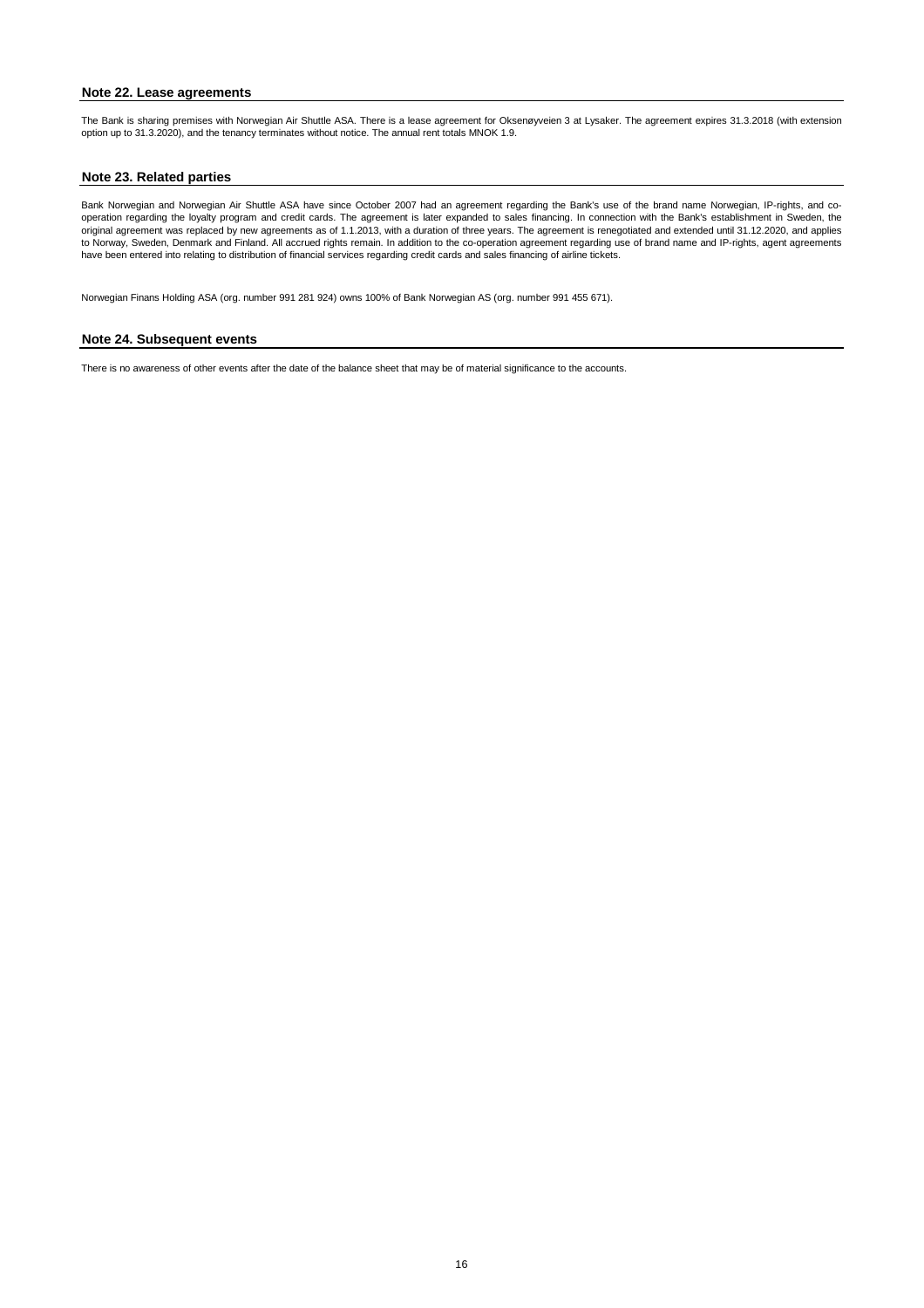### **Quarterly figures**

### **Profit and loss account**

#### **Norwegian Finans Holding Group**<br>4 2016 **Q3. 2016** Q2 2016 Prove Amounts in NOK 1000<br>
Amounts in NOK 1000<br> **Amounts in NOK 1000**<br> **Amounts in NOK 1000**<br> **Amounts in NOK 1000**<br> **Amounts in NOK 1000**<br> **AMOUNTS IN THE CONTRACT CONTRACT CONTRACT CONTRACT CONTRACT CONTRACT CONTRACT CON** Interest income 1,016,460 934,049 846,611 740,707 652,738 Interest expenses 25,507 and the state of the state of the 124,215 and 108,347 and 108,368 and 108,367 and 124,215 and 108,347 and 108,367 and 124,215 and 108,347 and 108,367 and 108,367 and 108,367 and 108,367 and 108,367 **Net interest income 892,245 825,702 752,925 654,339 577,231** Commission and bank services income 60,255 62,728 60,892 62,767 67,989 60,255 62,767 67,989 60,255 Commission and bank services expenses 60,118 42,149 40,846 29,834 27,453 Net change in value on securities and currency and the state of the state of the state of the state of the state of the state of the state of the state of the state of the state of the state of the state of the state of th Other income and the set of the set of the set of the set of the set of the set of the set of the set of the set of the set of the set of the set of the set of the set of the set of the set of the set of the set of the set **Net other operating income 48,222** 44,258 17,359 44,077 98,759 **Total income 940,467 869,960 770,284 698,416 675,990** Personnel expenses 16,354 19,394 14,713 17,977 15,564 General administrative expenses **215,419** 215,419 215,979 223,340 210,998 180,711 Ordinary depreciation 10,465 10,861 11,375 11,299 10,761 10,465<br>
Other operating expenses 2009 10,200 10,835 11,589 11,348 11,772 14,927 Other operating expenses 10,835 11,589 11,348 11,772 **Total operating expenses 253,466 258,336 260,700 251,508 221,667** Provision for loan losses 155,193 177,224 144,663 119,073 109,494 **Profit on ordinary activities before tax** 531,808 434,400 364,921 327,836 344,829 <br>Tax charge 132,779 108,609 75,149 81,959 86,207 Tax charge 132,779 108,609 75,149 81,959 86,207 **Profit on ordinary activities after tax** 399,029 325,791 289,772 245,877 258,622

### **Comprehensive income**

| Amounts in NOK 1000                                                    | Q <sub>2</sub> 2017 | Q1 2017 | Q4 2016 | Q3.2016 | Q <sub>2</sub> 2016 |
|------------------------------------------------------------------------|---------------------|---------|---------|---------|---------------------|
| Profit on ordinary activities after tax                                | 399.029             | 325,791 | 289.772 | 245.877 | 258.622             |
| Change in fair value for assets held for sale                          | 937                 | 2,691   | 250     | 1.147   | $-37,097$           |
| Tax                                                                    | - 1                 | $-20$   | $-2$    | -9      | 278                 |
| Other comprehensive income that may be reclassified to profit and loss | 930                 | 2.671   | 248     | 1.138   | $-36,819$           |
| Comprehensive income for the period                                    | 399.959             | 328,462 | 290.020 | 247.015 | 221,802             |

### **Balance sheet**

| Amounts in NOK 1000                         | 30.6.17    | 31.3.17    | 31.12.16   | 30.9.16    | 30.6.16    |
|---------------------------------------------|------------|------------|------------|------------|------------|
| <b>Assets</b>                               |            |            |            |            |            |
| Cash and deposits with the central bank     | 61,981     | 59,986     | 59,992     | 56,948     | 56,958     |
| Loans and deposits with credit institutions | 1,394,852  | 1,071,771  | 1,103,359  | 791,698    | 882,907    |
| Loans to customers                          | 28,868,053 | 27,152,968 | 24,533,983 | 21,194,238 | 18,578,755 |
| Certificates and bonds                      | 8,185,779  | 6,567,532  | 4,464,203  | 5,544,250  | 4,816,506  |
| <b>Financial derivatives</b>                | 946        | 2,578      |            | 14,364     | 6,775      |
| Shares and other securities                 | 443        | 443        | 443        | 443        | 443        |
| Assets held for sale                        | 28,374     | 27,437     | 24,745     | 24,495     | 23,348     |
| Intangible assets                           | 117,965    | 113,698    | 107,826    | 103,706    | 104,374    |
| Deferred tax asset                          | 8,318      | 7,925      | 7,717      | 9,872      | 9,665      |
| <b>Fixed assets</b>                         | 1,094      | 54         | 65         | 84         | 400        |
| Receivables                                 | 131,124    | 126,469    | 99,919     | 102,448    | 137,302    |
| <b>Total assets</b>                         | 38,798,929 | 35,130,859 | 30,402,252 | 27,842,546 | 24,617,434 |
| <b>Liabilities and equity</b>               |            |            |            |            |            |
| Deposits from customers                     | 30,922,923 | 28,249,846 | 24,423,773 | 22,154,135 | 19,640,676 |
| Debt securities issued                      | 2,040,622  | 1,798,667  | 1,823,973  | 1,991,948  | 1,906,711  |
| <b>Financial derivatives</b>                | 3,999      |            | 6,780      |            |            |
| Tax payable                                 | 239,822    | 310,971    | 297,468    | 221,766    | 140,088    |
| Other liabilities                           | 163,695    | 253,117    | 140,764    | 51,995     | 90,599     |
| Accrued expenses                            | 101,988    | 92,092     | 99,302     | 94,048     | 65,668     |
| Subordinated Ioan                           | 474,721    | 274,892    | 274,915    | 274,859    | 174,929    |
| <b>Total liabilities</b>                    | 33,947,770 | 30,979,585 | 27,066,976 | 24,788,750 | 22,018,672 |
| Share capital                               | 186,619    | 186,619    | 180,104    | 180,104    | 179,995    |
| Share premium reserve                       | 966,570    | 966,825    | 481,980    | 482,827    | 475,874    |
| Paid, not registered capital                | 4,683      |            |            |            | 7,087      |
| Tier 1 capital                              | 635,000    | 335,000    | 335,000    | 335,000    | 125,000    |
| Retained earnings and other reserves        | 3,058,288  | 2,662,831  | 2,338,192  | 2,055,865  | 1,810,807  |
| <b>Total equity</b>                         | 4,851,159  | 4,151,274  | 3,335,276  | 3,053,796  | 2,598,763  |
| <b>Total liabilities and equity</b>         | 38,798,929 | 35,130,859 | 30,402,252 | 27,842,546 | 24,617,434 |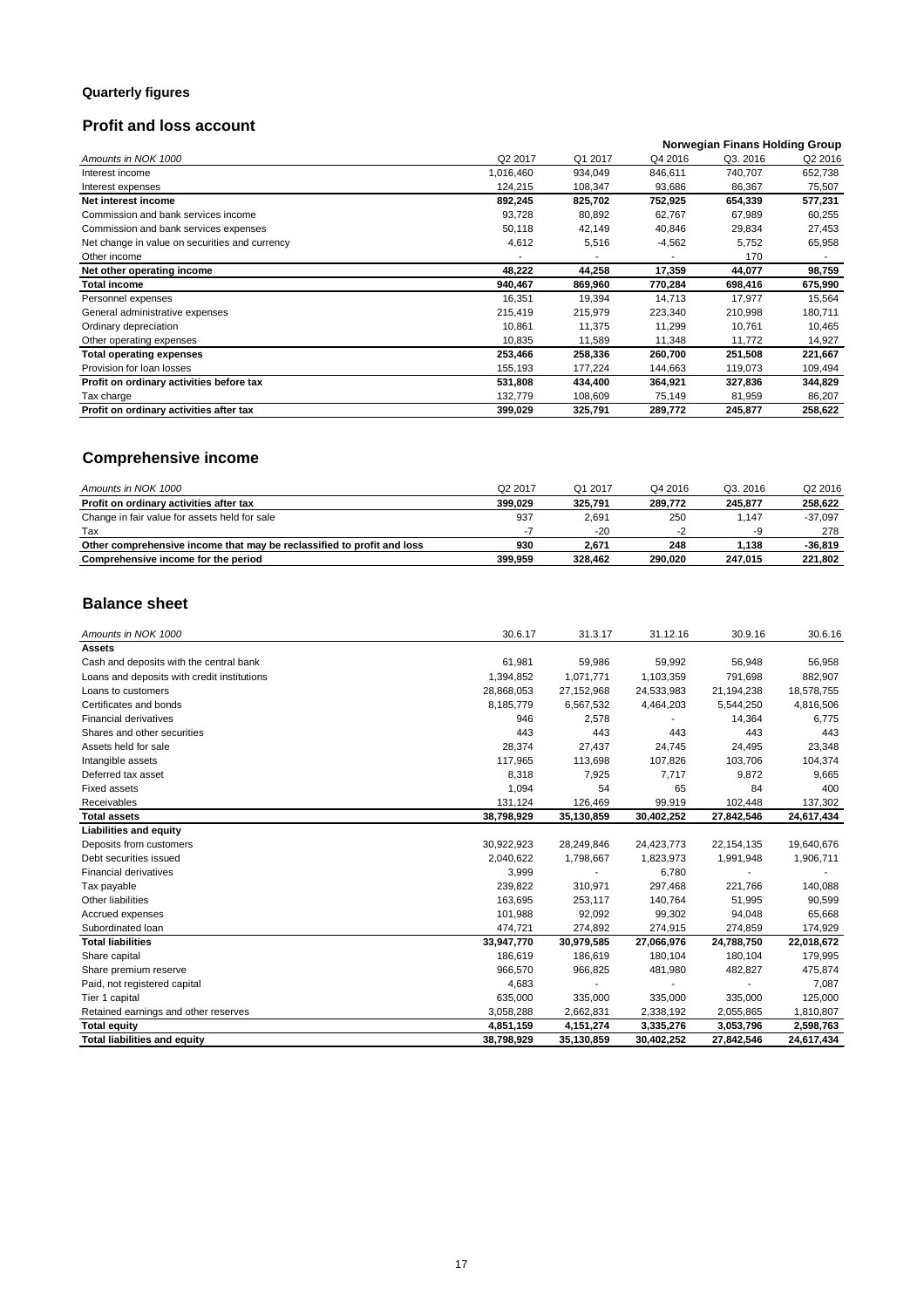### **Profit and loss account**

#### **Norwegian Finans Holding ASA**

| Amounts in NOK 1000                            | Q2 2017 | Q <sub>2</sub> 2016 | <b>YTD 2017</b> | <b>YTD 2016</b> | 2016     |
|------------------------------------------------|---------|---------------------|-----------------|-----------------|----------|
| Interest income                                |         | 6                   | 41              | 10              | 15       |
| Interest expenses                              |         |                     |                 |                 | ٠        |
| Net interest income                            |         | 6                   | 41              | 10              | 15       |
| Commission and bank services income            |         |                     |                 |                 |          |
| Commission and bank services expenses          | 83      | 224                 | 188             | 242             | 323      |
| Net change in value on securities and currency |         |                     |                 |                 | 6,164    |
| Other income                                   |         |                     |                 |                 |          |
| Net other operating income                     | -83     | $-224$              | $-188$          | $-242$          | 5,841    |
| <b>Total income</b>                            | -83     | $-218$              | -147            | $-232$          | 5,856    |
| Personnel expenses                             | 91      | 443                 | 408             | 1,206           | 2,099    |
| General administrative expenses                |         |                     |                 |                 |          |
| Ordinary depreciation                          |         |                     |                 |                 |          |
| Other operating expenses                       | 705     | 4,384               | 1,188           | 4,384           | 4,775    |
| <b>Total operating expenses</b>                | 796     | 4,827               | 1,596           | 5,590           | 6,875    |
| Provision for loan losses                      |         |                     |                 |                 |          |
| Profit on ordinary activities before tax       | $-879$  | $-5,045$            | $-1,743$        | $-5,822$        | $-1,019$ |
| Tax charge                                     | $-393$  | $-1,261$            | $-601$          | $-1,455$        | $-255$   |
| Profit on ordinary activities after tax        | -485    | $-3,784$            | $-1,142$        | $-4,366$        | -764     |

### **Comprehensive income**

|                                         |         |         |          | <b>Norwegian Finans Holding ASA</b> |      |
|-----------------------------------------|---------|---------|----------|-------------------------------------|------|
| Amounts in NOK 1000                     | Q2 2017 | Q2 2016 | YTD 2017 | <b>YTD 2016</b>                     | 2016 |
| Profit on ordinary activities after tax | -485    | -3.784  | .142     | $-4.366$                            | -764 |
| Comprehensive income for the period     | -485    | -3.784  | .142     | $-4.366$                            | -764 |

### **Balance sheet**

|                                             | <b>Norwegian Finans Holding ASA</b> |         |          |  |  |
|---------------------------------------------|-------------------------------------|---------|----------|--|--|
| Amounts in NOK 1000                         | 30.6.17                             | 30.6.16 | 31.12.16 |  |  |
| <b>Assets</b>                               |                                     |         |          |  |  |
| Loans and deposits with credit institutions | 2,282                               | 11,711  | 8,643    |  |  |
| Ownership interests in group companies      | 1,150,000                           | 650,000 | 650,000  |  |  |
| Deferred tax asset                          | 4,547                               | 2,996   | 3,946    |  |  |
| Receivables                                 | 5,485                               | 10      | 6,164    |  |  |
| <b>Total assets</b>                         | 1,162,313                           | 664,718 | 668,752  |  |  |
| <b>Liabilities and equity</b>               |                                     |         |          |  |  |
| Other liabilities                           |                                     | 1,771   | 32       |  |  |
| Accrued expenses                            | 575                                 | 734     | 1,627    |  |  |
| <b>Total liabilities</b>                    | 575                                 | 2,505   | 1,659    |  |  |
| Share capital                               | 186,619                             | 179,995 | 180,105  |  |  |
| Share premium reserve                       | 966,570                             | 475,874 | 481,980  |  |  |
| Paid, not registered capital                | 4,683                               | 7,087   |          |  |  |
| Retained earnings and other reserves        | 3,867                               | $-743$  | 5,008    |  |  |
| <b>Total equity</b>                         | 1,161,738                           | 662,213 | 667,093  |  |  |
| <b>Total liabilities and equity</b>         | 1,162,313                           | 664,718 | 668,752  |  |  |

Board Member CEO Board Member

Brede G. Huser Christine Rødsæther Christine Rødsæther Christine Rødsæther Christine Rødsæther CEO<br>Board Member CEO

Bærum, August 14, 2017 Board of Directors of Norwegian Finans Holding ASA

Bjørn H. Kise **Grade Construction Construction Anita Aarnæs** Anita Aarnæs **Grade Construction Construction Anita Aarnæs** Chairman of the Board Nember **Board Chairman of the Board Member** Board Member **Board Member** Board Member **Board Member**